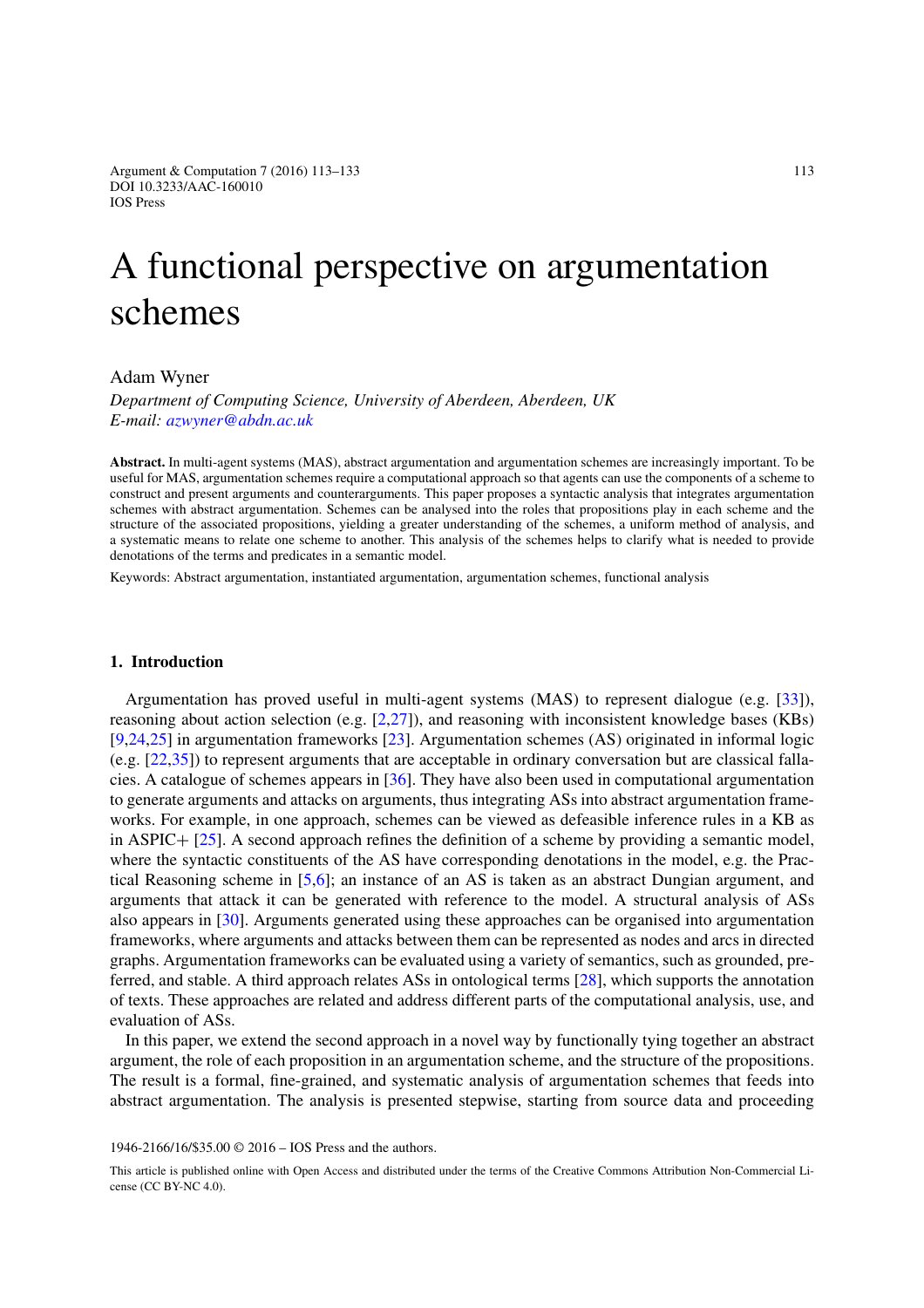#### 114 *A. Wyner / A functional perspective on argumentation schemes*

to successively more abstract levels, along the way providing an intermediate level of representation for ASs. In this, the analysis systematically connects the source natural language expression of the argumentation scheme with its abstract argument; instantiated ASs provide arguments suitable for argumentation frameworks, while having an appropriate internal structure that can be used to capture important elements of the meaning of the original text. We establish a methodology for analysing ASs into their constituent parts that is suitable for computational modelling, in particular, the functional and Logic Programming paradigms. We use our analysis to relate schemes in virtue of common predicates and terms, where the conclusion of one scheme provides part of the justification in some other scheme. This offers a different perspective from the class-subclass relationships that arise naturally when building an ontology of schemes. In our view, it is key to have a detailed analysis of AS syntax in order to provide a basis for development of fine-grained semantic models and for generating attacks from those models. The paper contributes to the theory of MAS argumentation by providing an analysis of ASs that can be used in argumentation between agents.

The chief novel contributions of the paper are: the levels of analysis of ASs from natural language arguments to coarse-grained and fine-grained computational forms, the connection between the scheme structure and its constitutive propositions, and the specification of computational relationships between schemes. The analysis can also be used to understand some of the different formulations of ASs as in [\[5](#page-18-1)[,15](#page-19-10)[,25](#page-19-4)[,32](#page-19-11)], though we do not carry out such a comparative study here. From a larger perspective, the analysis begins to bridge the gap between the realisations of argumentation in natural language and their formal analysis. The analysis elaborates [\[5](#page-18-1)], where the ASs can be grounded in a semantic model, yielding benefits similar to those in model based diagnosis systems [\[16](#page-19-12)[,31](#page-19-13)], where we can reason from first principles specific to the domain.

In Section [2,](#page-1-0) we discuss the levels of ASs, starting from a natural language instance of an AS and ending with abstract arguments. Initially, the analytic method is illustrated for the Position to Know AS. Section [3](#page-9-0) formalises our analysis. The method is extended in Section [4](#page-11-0) to various arguments about matters of fact, where we also discuss the relationships between schemes. In Section [5,](#page-16-0) we discuss the analysis, related work, and future directions.

# <span id="page-1-0"></span>**2. Levels of description in argumentation schemes**

Following [\[35](#page-19-7)], an AS is a stereotypical pattern of reasoning in which the premises give a presumptive reason to accept the conclusion. ASs are intended to be used in a dialogical context, where they are given as justifications for a conclusion and are subject to a critique covering a set of points characteristic of the particular scheme. An interlocutor might pose questions to elicit an answer that either contradicts, reaffirms, or otherwise weakens the rhetorical force of the AS. Consider, for example, the well-known *Argument From Position to Know*, where *E* is an individual and *P* a proposition; we will use this scheme as a running example.

- If *E* is in a position to know *P*; and
- *E* asserts *P*.
- Therefore *P*.

This is not a logically sound argument, but is widely used and accepted. Like any argument, this argument can be attacked by offering reasons to believe that its conclusion is false (rebuttal), by showing that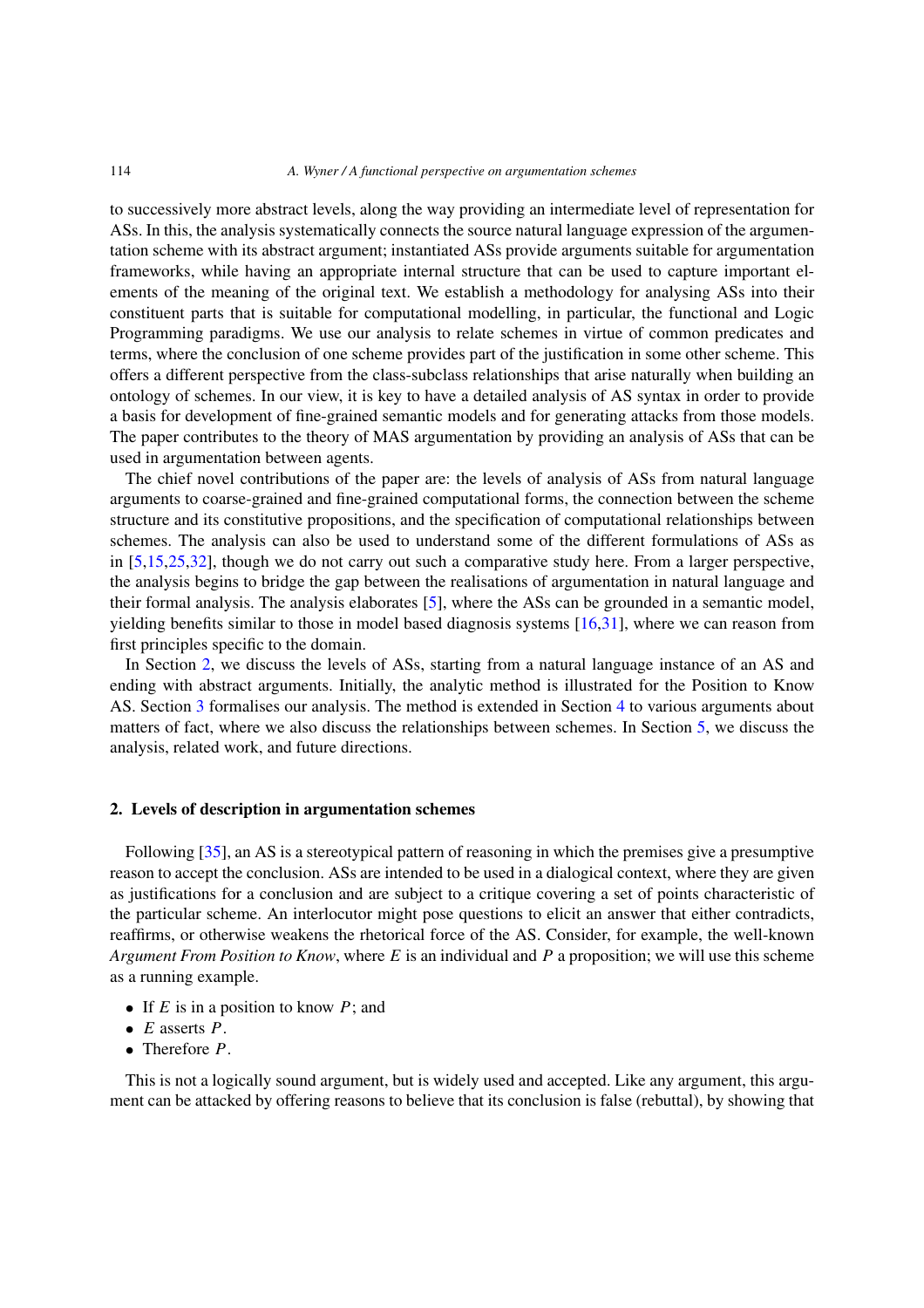|       | Levels of description of argumentation schemes     |                    |
|-------|----------------------------------------------------|--------------------|
| Level | Representation                                     | Reference          |
| 6     | Canonical sentences                                | $\lceil 36 \rceil$ |
| 5     | Labelled roles and strings                         | [15, 32]           |
|       | Labelled roles and instantiated predicates         | [4,5]              |
|       | Functional roles and instantiated predicates       | $\lceil 25 \rceil$ |
|       | Functional roles and typed propositional functions | $\lceil 4 \rceil$  |
|       | Atomic arguments                                   | [23]               |

<span id="page-2-1"></span>

| Table 1                                        |
|------------------------------------------------|
| Levels of description of argumentation schemes |

one of the premises is false (undermining), or by giving a reason to believe that the rule is inapplicable (undercut). $<sup>1</sup>$ </sup>

To understand, interrelate, implement, and make ASs compatible with argumentation frameworks, we analyse them at different levels of representation. Hitherto, the lack of a formal analysis of the instantiated forms of the schemes as found in informal logic, such as [\[36\]](#page-20-0), has given rise to confusion, especially in relation to abstract argumentation. This has proven a barrier to the meaningful use of ASs in computational models. To clarify these matters, we introduce a method of analysis that yields several related levels of representation from natural language expressions to fully abstract arguments, where the scheme level sits in the middle. Table [1](#page-2-1) indicates the representation and an indicative, relevant reference. Each level is exemplified and discussed in Section [2.1.](#page-3-0) Our main, novel proposal is an articulation of Level 2, which in our view is the appropriate level to refer to an AS that relates to an argumentation framework.

There are three related objectives of the analysis. First, we want to relate ASs in natural language to arguments that can then be evaluated in abstract argumentation frameworks, providing a method that can be applied to a variety of ASs. Second, we want to analyse the characteristic components of a particular AS, giving the roles of the propositions in the AS and the associated internal structure of the propositions. Third, we want to relate ASs one to the other in light of their characteristic components. In this section, we address the first two points. The third point is discussed further in Section [4.](#page-11-0) We illustrate the method with our running example scheme, moving from a concrete example to successively more analytic representations (from Sixth to First levels in Table [1\)](#page-2-1). Underlying the manner of presentation is the assumption that our analysis in this section proceeds by analysing *fragments*, where a fragment is a subset of the language for which we develop a syntax and semantics [\[21\]](#page-19-14); that is, we do not attempt to provide an analysis for all ASs of the "whole" language, which is indeterminate. Each AS uses its own fragment; as we understand additional ASs, we extend the analysis.

What counts as an AS or as different ASs is not clear in the literature, where the same AS can be seen in various formulations, and different catalogues of schemes are given (a point further discussed in Section [4\)](#page-11-0). We presume *canonical* forms, selected from the range of synonymous lexical and syntactic variants, while acknowledging this is subject to further research. For our running example, we have the following, where the presumptive conclusion follows from the conjunction of the two premises.

## *Level 6 – Canonical sentences.*

- Ms. Peters is in a position to know whether Mr. Jones was at the party.
- Ms. Peters asserts that Mr. Jones was at the party.
- Therefore, presumptively, Mr. Jones was at the party.

<span id="page-2-0"></span><sup>&</sup>lt;sup>1</sup>There is no terminological consensus about the 'parts' of arguments. For our purposes, we follow the terminology in [\[25\]](#page-19-4).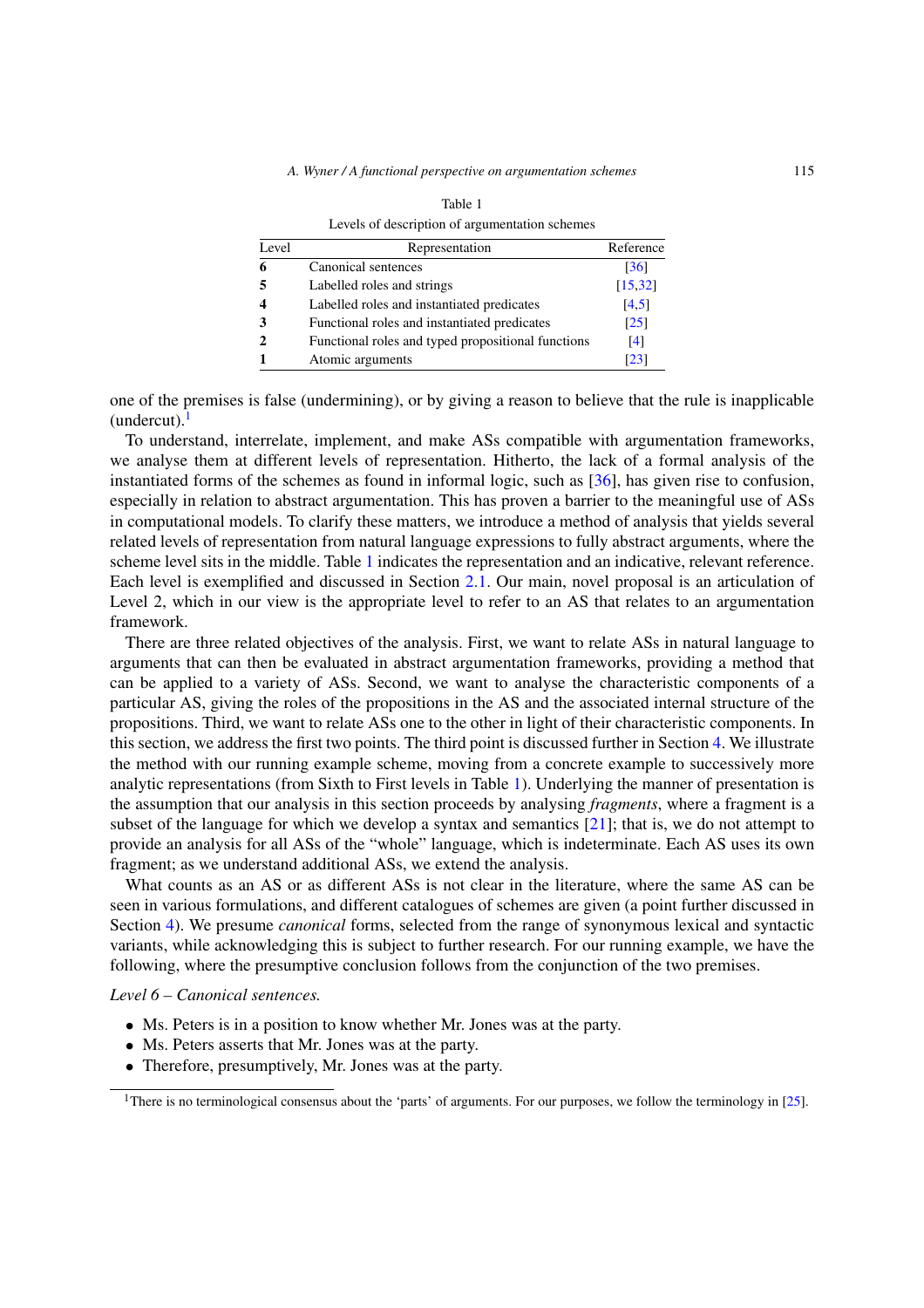## <span id="page-3-0"></span>*2.1. From argumentation scheme data to abstract arguments*

Starting with the AS data in natural language of Level 6, we incrementally decompose it into its formal, constitutent parts and their relationships, showing the method not only provides the result for this particular scheme, but also shows how to analyse other ASs in a systematic manner. In Section [3,](#page-9-0) we provide our formal language of ASs.

From the data, we identify: the terms and predicates of the argument's propositions, and the roles that propositions play in the AS. We use these to draw out some guiding intuitions. The terms and predicates could be expressed in a suitable logic of the associated expressions and represented in a KB. As for roles, there appear to be two distinct sorts that propositions play in ASs – *scheme generic* and *scheme specific*. The scheme generic roles associate propositions with the *logical role* in the argument irrespective of the propositional content, much as the logical connectives apply to any proposition; in contrast, scheme specific roles highlight aspects of *domain* information in the propositions, where specific schemes present specific content. There is a fixed and finite set of scheme generic roles such as are typically labelled *Premise* and *Conclusion*;<sup>[2](#page-3-1)</sup> in principle, any proposition could fulfill these roles. The scheme specific roles identify the particular role in respect of the propositional content of the proposition that the roles apply to. For instance, with respect to our sample scheme, we have propositions about an individual being in a position to know and about the assertion that individual makes. The scheme requires two premises, one of each type, and linked in a specified way.

# *2.1.1. Level 5*

These guiding intuitions indicate that it will be useful to represent the specific roles as modifiers of the generic roles, giving us a positionToKnow-Premise, an assertion-Premise, and a conclusion; such labelled roles appear in the appendix of [\[36\]](#page-20-0), though not consistently nor with further analysis. More specifically, we subsort and label the premises for the role that the proposition plays in the argument. Interestingly, there is no related conception of differentiating the conclusion with respect to specific ASs; this is to do no more than to say that all ASs have a conclusion; we shall have reason to revise this view where we discuss Level 3 since plainly conclusions are tied to schemes.

## *Level 5 – Labelled roles and strings.*

- positionToKnow-Premise: *Ms. Peters is in a position to know whether Mr. Jones was at the party.*
- asserts-Premise: *Ms. Peters asserts that Mr. Jones was at the party.*
- concludes: *Mr. Jones was at the party.*

The assumption here (and the other levels below) is that where the premises conjunctively hold, the conclusion presumptively follows.

# *2.1.2. Level 4*

At Level 5, there is an implicit relationship between the labels and the content of the strings, which needs to be analytically explicit; after all, the positionToKnow-Premise ought not to label just any string.

<span id="page-3-1"></span><sup>2</sup>There may be alternatives, e.g. *assumption*, *issue*, and *ordinary premise*, as in [\[25](#page-19-4)], Definition 3.5, though they are not highly relevant for us at the moment. However, we note the point is a bit subtle. For example, whether a particular proposition is an exception or assumption or ordinary premise (to follow the terminology of [\[15\]](#page-19-10)) is tied to the propositional content, the relation of the given proposition to the other propositions in the argument, or even on whether the speaker or the hearer has the burden of proving the proposition if it challenged; that is, even these generic roles are *contextual* in the argument, and as the context varies, so varies the role. The important point for our purposes is that the generic roles are not themselves labelled with respect to the domain terminology.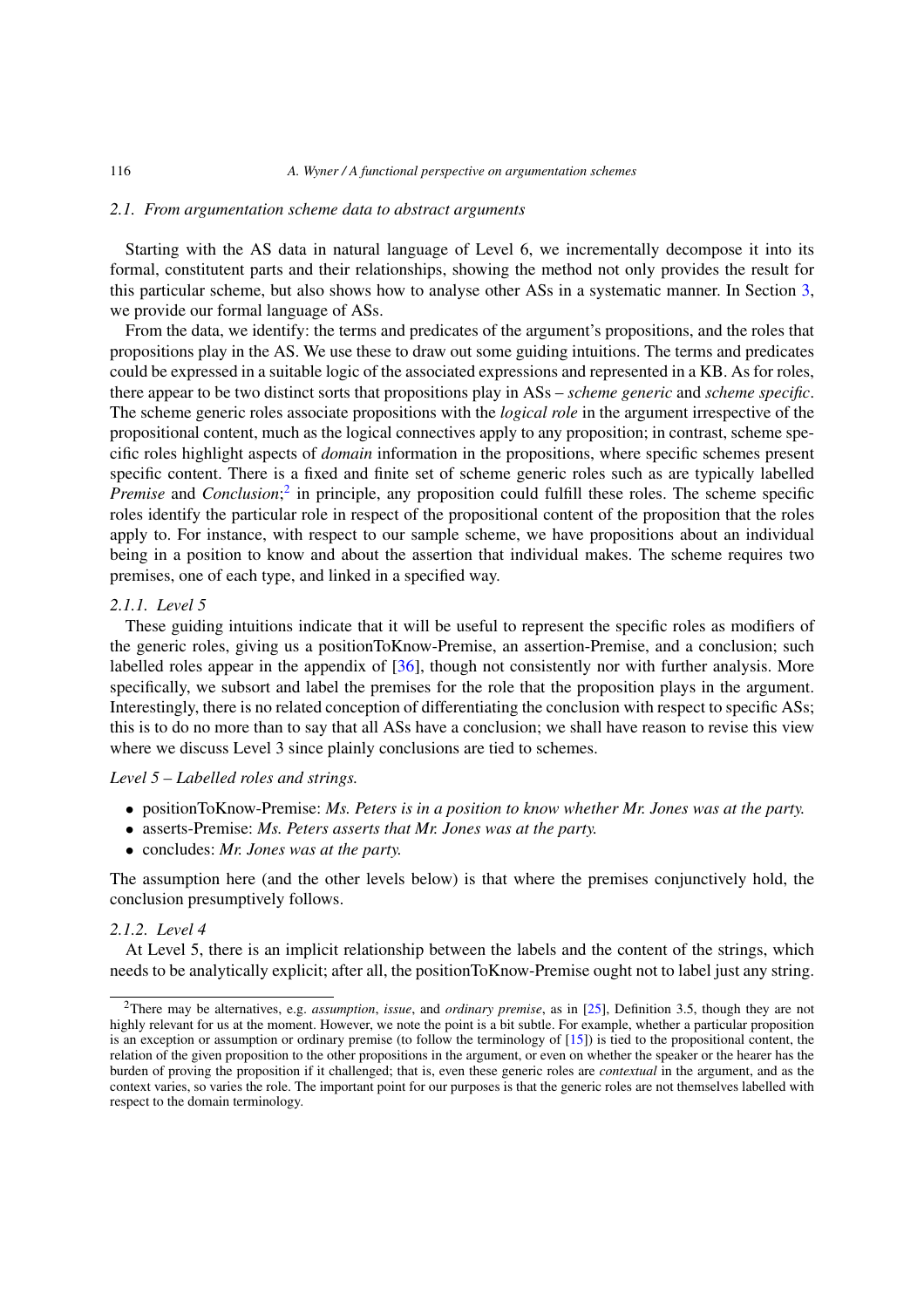To draw out this relationship, we represent the predicates and terms, helpfully reusing the predicate in the role label:

*Level 4 – Labelled roles and instantiated predicates.*

- positionToKnow-Premise: *positionToKnow*(*Ms. Peters*, *Mr. Jones was at the party*).
- asserts-Premise: *asserts*(*Ms. Peters*, *Mr. Jones was at the party*).
- concludes: *Mr. Jones was at the party*.

In other words, we have not only labelled strings, but we have begun to formalise the meaning of the string in a correlated logic-like language.

However, before further analytic steps, we add to our representation premises for rules. In our view, it is useful to be able to differentiate arguments concerning acceptance of the rule as it is from those concerning normative circumstances for the application of the rule. In general, arguments have a structure *idealised* as *Modus Ponens* of Classical Propositional Logic, where there are premises that are literals as well as a rule that has the literals in the antecedent of the rule and another literal in the conclusion; where the literals and rule hold, one infers that the conclusion of the rule holds. There are strict and defeasible rules, symbolically indicated with → and - respectively. However, while *Modus Ponens* of Classical Propositional Logic must explicitly provide the rule, in arguments as they commonly appear, rules seem rarely to be stated explicitly as a premise of the argument: if someone says *Q since P*, this introduces the presupposition that the speaker has committed to P as well as to a rule *if P, then Q*. As ASs are presumptive, they would include a defeasible rule. We believe defeasible rules in ASs appear under two "guises" – the rule itself and a rule with respect to normative circumstances; for the former, we can argue whether or not we accept the rule, while for the latter we can argue that though we accept the rule, the circumstances are not normative for its application. For our purposes in formalising ASs, it is important to explicitly express the rule as we can then allow two different ways to attack an AS with respect to a rule.

For a rule that is accepted, we can simply state the rule. For a normative application of a rule, we believe that a theory of *circumscription* [\[19](#page-19-15)[,20](#page-19-16)] is useful. Broadly, circumscription presumes that the situation is as normal or regular as we understand it ought to be, given our knowledge. It addresses the *frame problem* by bounding explicit conditions to only those generally understood to be relevant to solving a problem and excluding irrelevant exceptional circumstances; it handles *inertia* by assuming that unless explicitly changed by an action, all else remains constant. Of course, for reasoning about different circumstances and actions, there are distinct relevant conditions or consequences of actions. Thus, some representation of such variety is needed.

To make relativised circumscription explicit, we use of a designated predicate *abCirc* applied to a rule  $r_i$ ,  $abCirc(r_i)$ , which means the circumstances are abnormal for the application of the rule  $r_i$ . We introduce ¬*abCirc(ri)* as a negated premise (an exception), which we label *ceteris paribus*, meaning "all other things being equal"; a rule applies unless the circumstances are abnormal.<sup>3</sup> Where  $abCirc(r_i)$  holds, the circumstances are abnormal and *ceteris paribus* is perturbed, so we *cannot* reason to the conclusion *even though the rule holds*; we have *undercut* the applicability of the rule. Where  $\neg abCirc(r_i)$  holds, the circumstances fulfill *ceteris paribus*, so we *can* reason to the conclusion using the rule, assuming the premises of the rule also hold. While we can give a list of sufficient conditions for *abCirc* to hold, this list will never, even in principle, be complete. On the other hand, we may have a circumstance which fulfills *ceteris paribus*, yet, it is argued that *the rule itself is not correct*; here, we have *undermined* the

<span id="page-4-0"></span><sup>&</sup>lt;sup>3</sup>Ceteris paribus is used in the physical and social sciences to hold factors constant for the application of the rule.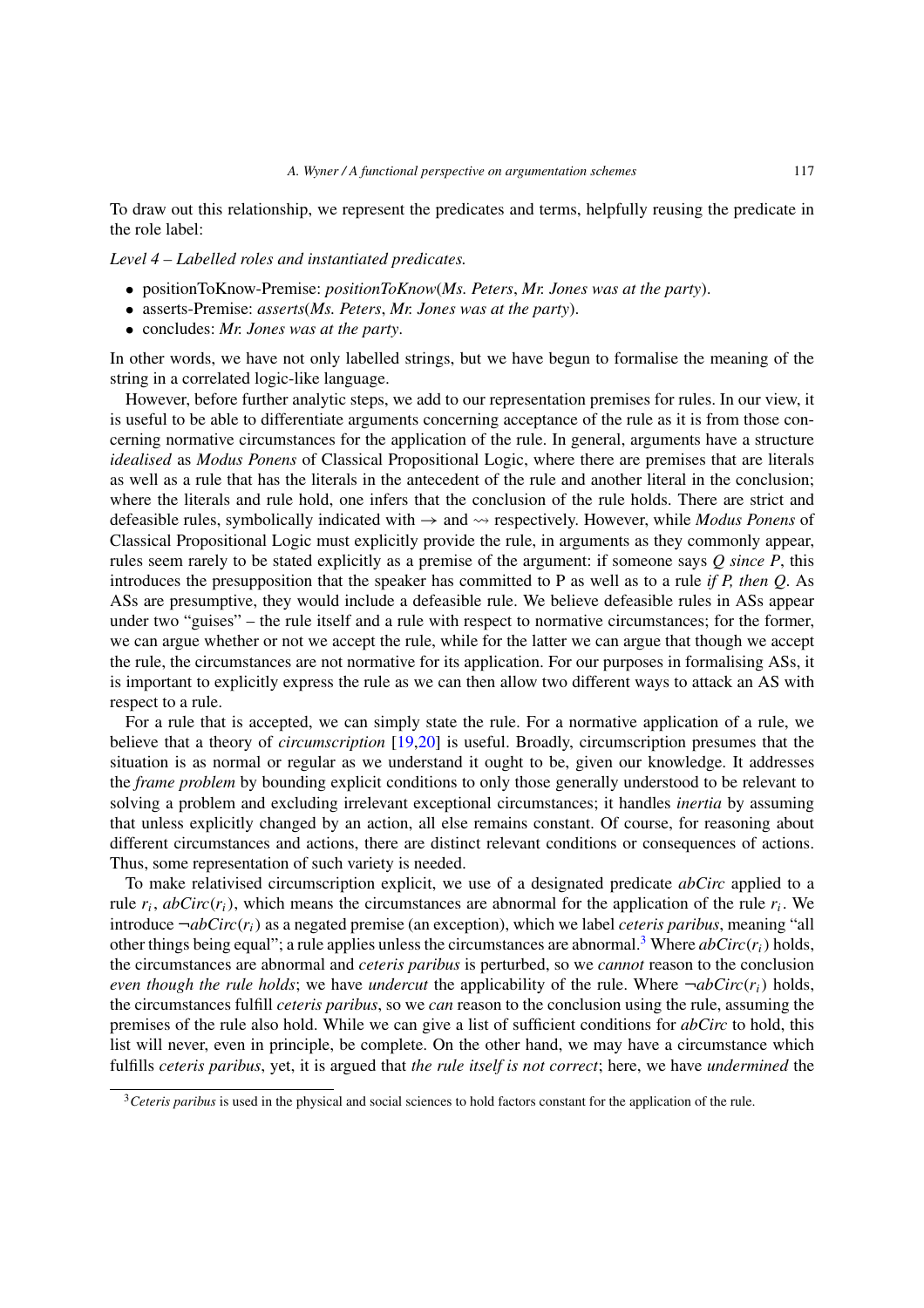argument by denying the rule premise. The *abCirc* predicate and rule appear in our running example as follows, which is still Level 4, but with the auxiliary information about the rule and the *abCirc* predicate:

*Level 4 – Labelled roles and instantiated predicates with abCirc and rule.*

- positionToKnow-Premise: *positionToKnow*(*Ms. Peters*, *Mr. Jones was at the party*).
- asserts-Premise: *asserts*(*Ms. Peters*, *Mr. Jones was at the party*).
- ceterisParibus-Premise: ¬*abCirc*([*positionToKnow*(*Ms. Peters*, *Mr. Jones was at the party*) ∧ *asserts*(*Ms. Peters*, *Mr. Jones was at the party*)] - *Mr. Jones was at the party*).
- rule-Premise: [*positionToKnow*(*Ms. Peters*, *Mr. Jones was at the party*) ∧ *asserts*(*Ms. Peters*, *Mr. Jones was at the party*)]  $\rightsquigarrow$  *Mr. Jones was at the party.*
- concludes: *Mr. Jones was at the party*.

The *ceteris paribus* premise is easily recovered from the rule, so can be suppressed. Literals and the rule are taken from the KB to construct the AS; consequently, given the AS itself with the premises and conclusion, we can recover the rule, so that we can suppress it as well.

# *2.1.3. Level 3*

To this point, we have a logic-like expression of an AS. One of our chief goals is to relate ASs to argumentation frameworks, which requires that we associate ASs with abstract arguments. One approach to this association is the ASPIC approach to argumentation, best expressed in [\[25\]](#page-19-4) and referred to as ASPIC+. We will draw comparisons to ASPIC+ in the remainder of this paper, noting where we deviate from it, e.g. *circumscription* deviates from [\[25](#page-19-4)], Definition 3.4. We turn to [\[25](#page-19-4)], Definition 3.6 and dependent definitions, where arguments are defined syntactically and generic roles are functions from arguments to propositions from the KB. There are several parts to the definition that are relevant to our purpose – arguments, rules, and premises/conclusions. Our analysis proceeds in two analytic steps, first introducing *functions* from arguments to expressions of a KB (along the lines of [\[25](#page-19-4)]), then introducing propositional functions, which abstract from the propositions of Level 4.

In [\[25\]](#page-19-4), arguments are *syntactic abstract objects* in the sense that they are constructed from expressions in the KB. These objects are then are used in an argumentation framework. In contrast, we do not provide a syntactic definition of arguments, but of *ASs*; arguments themselves are *semantic abstract objects* – individuals in the semantic model to which we can apply functions and which have attributes.<sup>4</sup> Furthermore, while arguments may be atomic or complex (having subarguments), we consider for our purposes arguments without subarguments (though we return to this topic later).

Turning to the specific structure of an argument in [\[25\]](#page-19-4), Definition 3.6, the elements of the arguments (premise, conclusion, and rule) are not just listed informally (as in Levels 4 and 5), but are *functions from arguments*. We assume a KB, which in [\[25\]](#page-19-4), is expressed in a well defined language and subject to some (unspecified) logic. The *Prem* function is from arguments to the set of literals from the KB, giving the premises; the function *Conc* is from arguments to a literal from the KB, giving the conclusion.

In ASPIC+, premises are homogenised rather than differentiated as in Levels 4 and 5. To give more fine-grained semantic information as required for ASs, we subsort the premise function into several premise functions (and keep a function for the conclusion); thus, the premises are heterogeneous. Furthermore, we want to explicitly associate the premises with the predicates and terms of the correlated expression; to do this, we prefix the premise function with the predicate of the associated expression. In addition, as we are considering the *structure* of ASs and not just some particular instance, we want

<span id="page-5-0"></span><sup>4</sup>Arguments have the attributes of abstract objects: they do not "exist" as objects that have physical attributes, yet they can be quantified over (*every argument*), referred to (*that argument*), and bear properties (*an attractive argument*) [\[3\]](#page-18-4).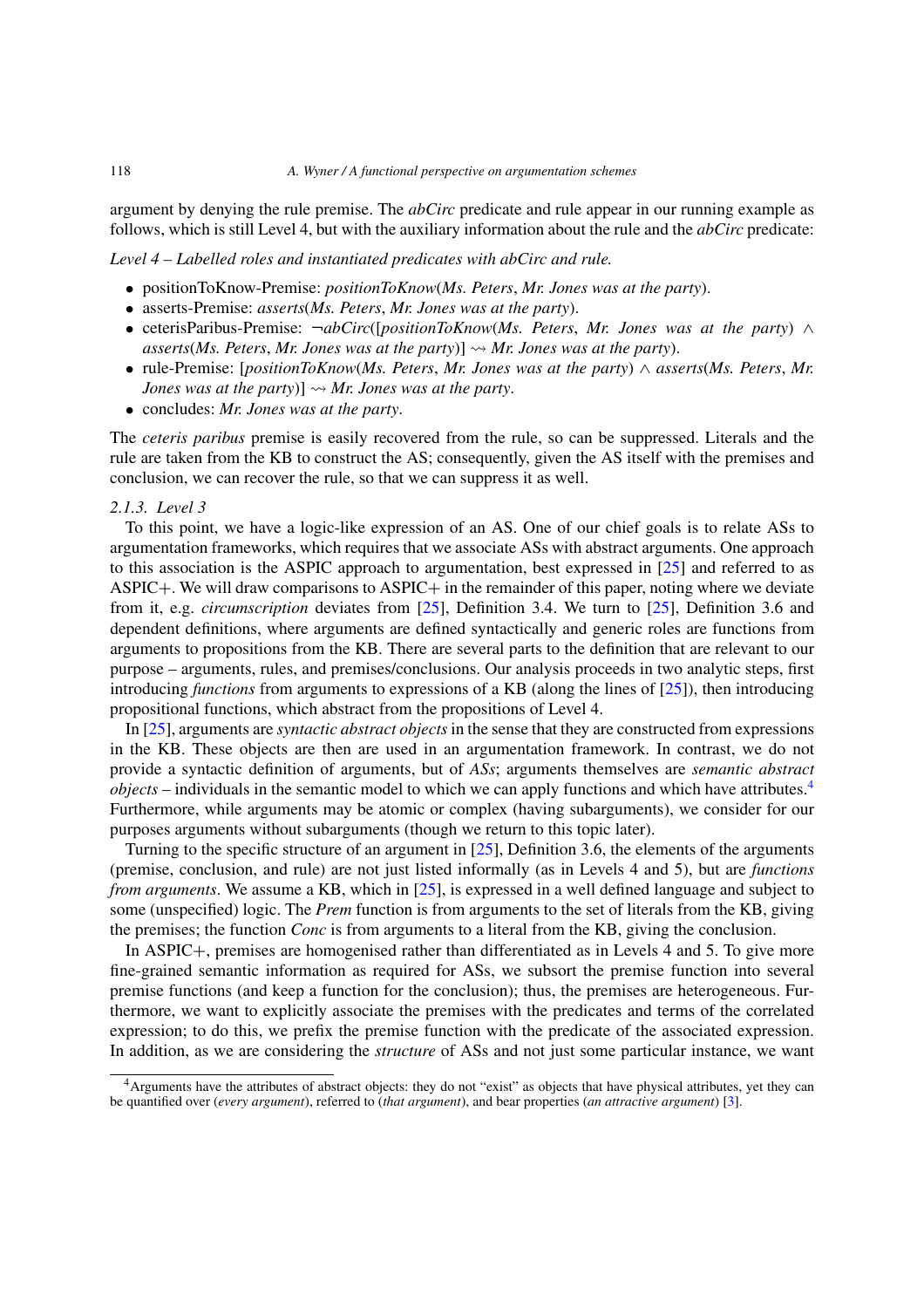the level of representation where the expressions have not yet been grounded. The justification for subsorting the premises is that literals play different and restricted roles in an AS, and the justification for particular premises of an AS may depend on the literal being justified. These distinctions are not made explicit in a homogeneous structure for arguments. For instance, to define the *Position to Know* AS, there must be *one* proposition that presents the position to know, *one* proposition that presents the assertion, and (aside from the rule and the *abCirc* predicate) no other premises. Moreover, the justification for the *positionToKnow-Premise* is different from the justification of the *asserts-Premise*. Turning to the *concludes* function, we find that it is important to clearly differentiate the sorts of the conclusions of arguments (particularly where the rule is suppressed): the conclusion of an AS is semantically particular to that AS, e.g. the meaning of the *Position to Know* AS conclusion is systematically different from the meaning of the conclusion of the *Practical Reasoning* AS, and so on for other ASs. Furthermore, where ASs are combined and unified, a point we illustrate in Section [4,](#page-11-0) it is technically important to differentiate conclusions. Therefore, we assume that the conclusion function is differentiated with respect to the AS; in other words, a conclusion of an AS is a conclusion of that AS and not of another AS.

Following this analysis, we have functions applied to an argument *ai*:

# *Level 3 – Functional roles and instantiated predicates.*

- *positionToKnow-PremiseF* $(a_i)$  = *positionToKnow* $(Ms.$  Peters, Mr. Jones was at the party).
- *asserts-PremiseF* $(a_i)$  = *asserts*(*Ms. Peters, Mr. Jones was at the party*).
- *ceterisParibus-PremiseF* $(a_i)$  =  $\neg abCirc([positionToKnow(Ms. Peters, Mr. Jones was at the$ *party)* ∧ *asserts(Ms. Peters, Mr. Jones was at the party)*] - *Mr. Jones was at the party)*.
- *rule*-*PremiseF*( $a_i$ ) = [*positionToKnow*(*Ms. Peters, Mr. Jones was at the party*)  $\land$  *asserts*(*Ms.*) *Peters, Mr. Jones was at the party)*] - *Mr. Jones was at the party*.
- *positionToKnow-ConcludesF* $(a_i) = Mr$ *. Jones was at the party.*

### *2.1.4. Level 2*

However, the previous levels are not, in our view, truely *schemes* since they are all fully instantiated, that is, we are using predicates and terms that are constants rather than predicates and variables. To represent a scheme as such, we must abstract over the instantiated expressions. Here we present the formalisation of the working AS; in Section [3,](#page-9-0) we provide a general, formal language of ASs. As predicates are key to our analysis of ASs, we suppose a syntactically typed and semantically sorted language for the expressions of the KB. For example, *Xargument* is a variable subtyped for *argument*, *Yperson* is a variable subtyped with respect to *person*, while *Yliteral* is a variable subtyped with respect to *literal* (an atomic proposition, which bears a truth value, or its negation). The variables for literals are a convenience since they could be analysed as predicates applied to terms, but this requires a more extensive analysis than is needed for our purposes. We assume that predicates are also typed and sorted with respect to the types and sorts of their terms (but suppress this in the presentation for readability). The syntactic terms and predicates have denotations in corresponding semantic sorts. As we assume only finitely many sorts, we could instead use more verbose expressions in an unsorted first order language with unary predicates that partition the domain of discourse. For instance, rather than *Yperson* and *Vbook*, we could instead have predicates such as  $person(x)$  and  $book(x)$ , where no individual is both a person and book. By the same token, Logic Programming is untyped, but can achieve the effect of typing with special, defined predicates. Broadly speaking, the predicate and term types simplify the discussion; a richer discussion requires, among other things, representations for intensional "objects" such as the propositions that are the complements of propositional attitudes. We refer to propositions with free variables as *propositional functions* since they are functions from individuals (or ordered n-tuples of individuals) to truth values; the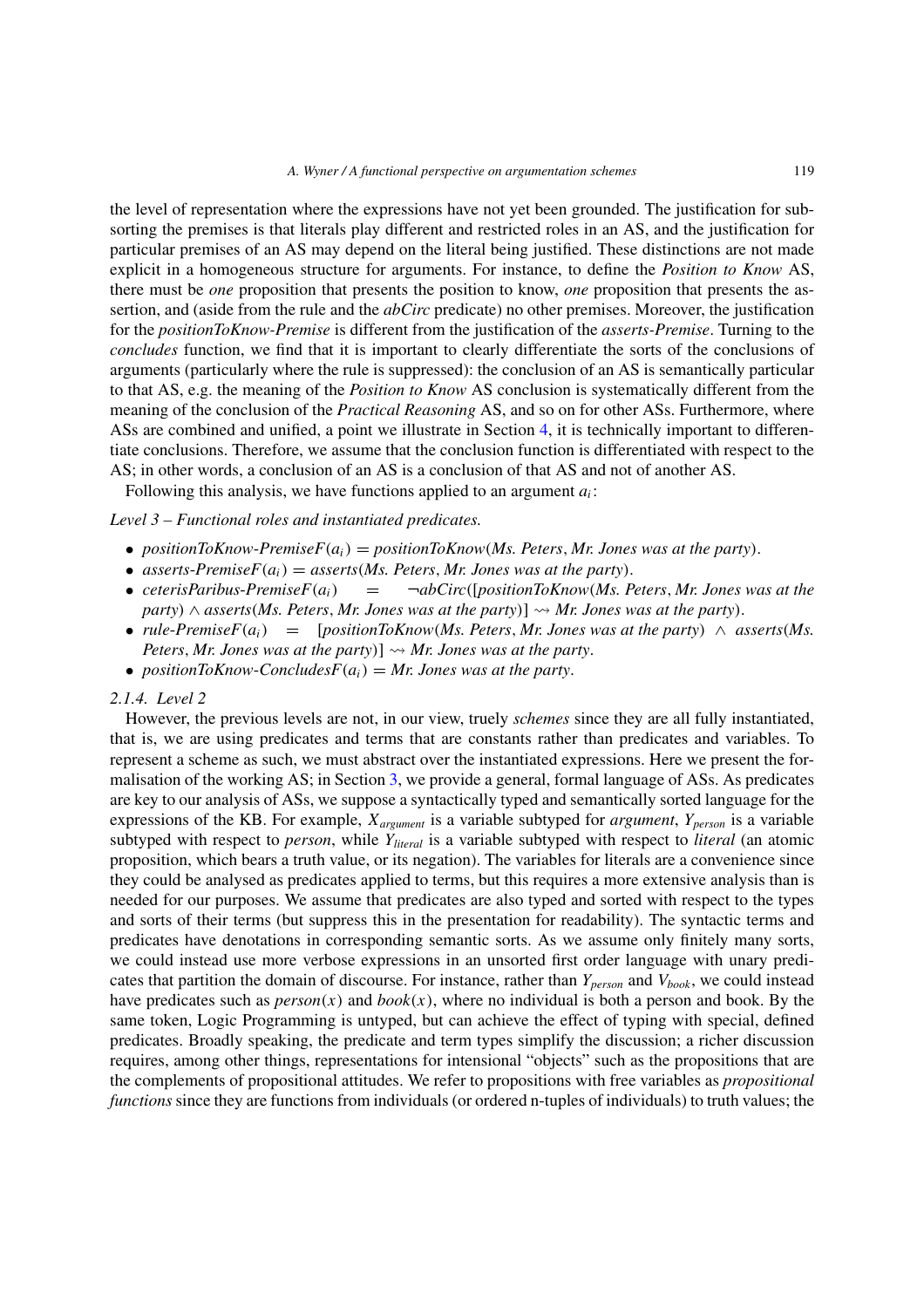propositional function would, when instantiated, represent a literal or a relation between an individual and a literal.

Turning to the AS functions, we have premise functions associated with predicates, indicated as  $X$ -Premise<sub>F</sub>, from variables of type  $X_{argument}$  to the corresponding propositional function, where  $X$  is a string that matches the predicate of the propositional function. We have a concludes function Y*-concludes*F, where the Y string is the label for the AS; in our working AS, Y*-Concludes*F is a function from variables of type *Xargument* to a variable of type *Zliteral*. For example, where the premise function is *positionToKnow*-*PremiseF(Xargument)*, the output is *positionToKnow(Yperson, Zliteral)*; for *positionToKnow-ConcludesF* $(X_{argument})$ , the output is  $Z_{literal}$ .

Finally, the *ceterisParibus-Premise* and *rule-Premise* are constructed with respect to the other premise functions. The *ceterisParibus-Premise* functions are from variables of type *Xargument* to expressions of type *abCirc*, which are propositional functions of the form  $\neg abCirc(\text{rule-}PremiseF(X_{argument}))$ ; this is well formed when the argument is instantiated. The *rule-Premise* function is from variables of type *Xargument* to expressions of type *Rule*. In turn, expressions of type *Rule* have a specific structure – the body of the rule is the set of premise functions associated with predicates (above), and the head of the rule (the conclusion) is a literal from the  $KB<sup>5</sup>$  $KB<sup>5</sup>$  $KB<sup>5</sup>$ . The formal definitions for both these sorts of premise functions are given in Section [3.](#page-9-0)

We can now represent our working example AS formally in a language compatible with formal argumentation, where the instantiation of *Xargument* is an abstract argument in an argumentation framework. Yet, the important point is that our schematic representation connects the argument with the propositional functions that, given suitable grounding, represent the semantic content of the scheme.

*Level 2 – Functional roles and typed propositional functions.*

- *positionToKnow-PremiseF*( $X_{argument}$ ) = *positionToKnow*( $Y_{person}$ ,  $Z_{literal}$ ).
- *asserts-PremiseF*( $X_{argument}$ ) = *asserts*( $Y_{person}$ ,  $Z_{literal}$ ).
- *ceterisParibus-PremiseF* $(X_{argument}) = \neg abCirc (rule-PremiseF(X_{argument}))$ .
- rule-Premise $F(X_{argument}) = [positionToKnow(Y_{person}, Z_{literal}) \wedge asserts(Y_{person}, Z_{literal})] \rightarrow Z_{literal}.$
- *positionToKnow-ConcludesF* $(X_{argument}) = Z_{literal}$ .

As in Prolog clauses, variables must be consistently instantiated within a scheme. At this level of analysis, we have term variables and propositional functions, yet the scheme functions and the predicates are instantiated[.6](#page-7-1) In our view, this is the appropriate level to bear the title *argumentation scheme* as such since, properly speaking, a scheme is only a scheme when it has uninstantiated term variables for the propositional functions. Yet, the conceptual *content* of the particular AS is represented by the specific propositional functions.

Before discussing the next level, we digress. One might propose another abstract scheme where we have an unsorted premise function, which is conceptually equivalent to the premise function as found in ASPIC+ [\[25](#page-19-4)], Definition 3.6. Here the output of the function *conj-Premise* is not a literal or a relation, but a conjunction of literals; the output of *conj-Concludes* is a literal from among the conjoined literals;

<span id="page-7-0"></span> $5$ In argumentation, the rule may be attacked either with respect to abnormal circumstances or the rule itself; thus the negation of a rule or an *abCirc* predicate may appear as the conclusion of an argument. While such arguments can be formalised in ASPIC+ [\[25](#page-19-4)], our formalisation does not characterise them as *argumentation schemes*, which are prototypical, presumptive patterns of reasoning, as we are not aware of such patterns where the conclusion is the negation of a rule or an *abCirc* predicate. Should it demonstrated otherwise, our formalisation would change accordingly.

<span id="page-7-1"></span><sup>6</sup>We could abstract over the predicates and functions as well given a second order language.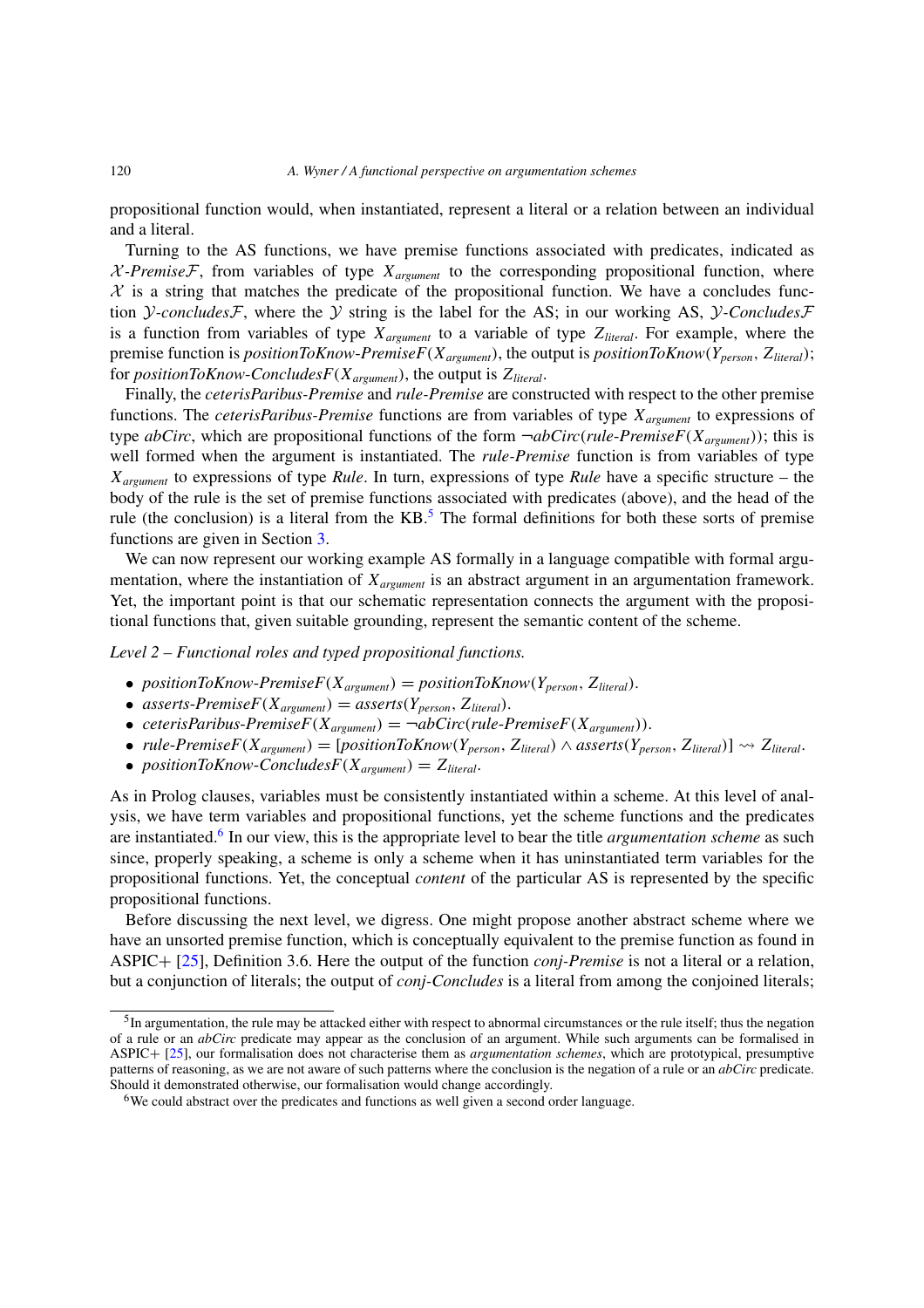the rule is strict, and there is no *abCirc* predicate. As a whole, the argument has the form of Conjunction Reduction in Propositional Logic; it is unclear to us what such a scheme means where the rule is applicable *ceteris paribus* since in principle for such a scheme there cannot be any relevant variation in context.

### *Conjunction reduction.*

- *conj*-*PremiseF*( $X_{argument}$ ) =  $X_{literal}$ , ∧, ..., ∧ $Z_{literal}$ .
- *rule-PremiseF*( $X_{argument}$ ) = [ $X_{literal}$ ,  $\wedge$ , ...,  $\wedge Z_{literal}$ ]  $\rightarrow conj-ConcludesF(X_{argument})$ .
- *conj*-*ConcludesF*( $X_{argument}$ ) =  $Y_{literal}$ .

While one might take this as a "generic" AS, we propose that it is something different from the AS we find at Level 2 in three respects. First, there are no functions that depend on the semantic content of the literals. Second, it is not an abstract representation of our presumptive, defeasible ASs since conjunction reduction is strict. Third, other ASs have conjunctive premises (though differentiated) and the premise function of Conjunction Reduction is not associated with any semantic content of the literals. For these reasons, we prefer to only call structures in the form of Level 2 an AS and not structures of the form for Conjunction Reduction or other standard inference rules of Propositional and Predicate Logic, which we refer to as *Logical Schemata*. It may be that there are ASs that have a representation where the premises are unsorted, but this remains an open question for us.

Conjunction Reduction should not be conflated with an AS that has a conjunction of literals. For instance, in an analysis of the Value-based Practical Reasoning AS [\[5](#page-18-1)], it is proposed that there are premises that represent the current circumstances and consequences of actions, each of which denote a state that can be specified as a conjunction of literals. As with other ASs, such a scheme requires some extension to the fragment currently under discussion, in particular to express circumstances, consequences, actions, and values. This seems straightfoward, as actions and values type variables, and we can allow circumstance and consequence predicates on a conjunction of literals; we have the associated functions on arguments. Because of this, we can say such a scheme is represented in the manner of Level 2.

# *2.1.5. Level 1*

Returning from the digression, we have Level 1 where we have argument individuals,  $\{a_0, \ldots, a_n\}$ , that ground ASs at Level 2, associating these individuals with properties. Argument individuals are the objects which can be used (given *attacks* as specified in Section [3\)](#page-9-0) for evaluation in an argumentation framework as in [\[23\]](#page-19-5) and subsequent work. Given indexed argument individuals and the functional definition of argumentation schemes, we can always recover (by the inverted function) the semantic content that the argument is related to; in this respect, we can identify such an argument with the instantiated AS in which it appears, for the AS may be taken as the characterisation or internal structure of the argument. In this respect our analysis differs from abstract argumentation, where arguments as [\[23\]](#page-19-5) are not associ-ated with any AS, have no internal structure, and cannot justify any conclusion nor justify attacks since the internal structure of the arguments is not available. Rather abstract arguments are used in the evaluation of sets of arguments. In contrast, justifications are a primary motivation for our analysis of ASs. On the other hand, our analysis does not introduce undue complexity into abstract argumentation itself, in which regard our analysis serves as a *systematic bridge* between abstract and instantiated argumentation.

To end this section, it is important to emphasise again that the language we have outlined above is an indicative specification for the fragment, not a formal specification of this or all ASs since the range of alternative interpretations or possible expressions remains to be determined. More broadly, it remains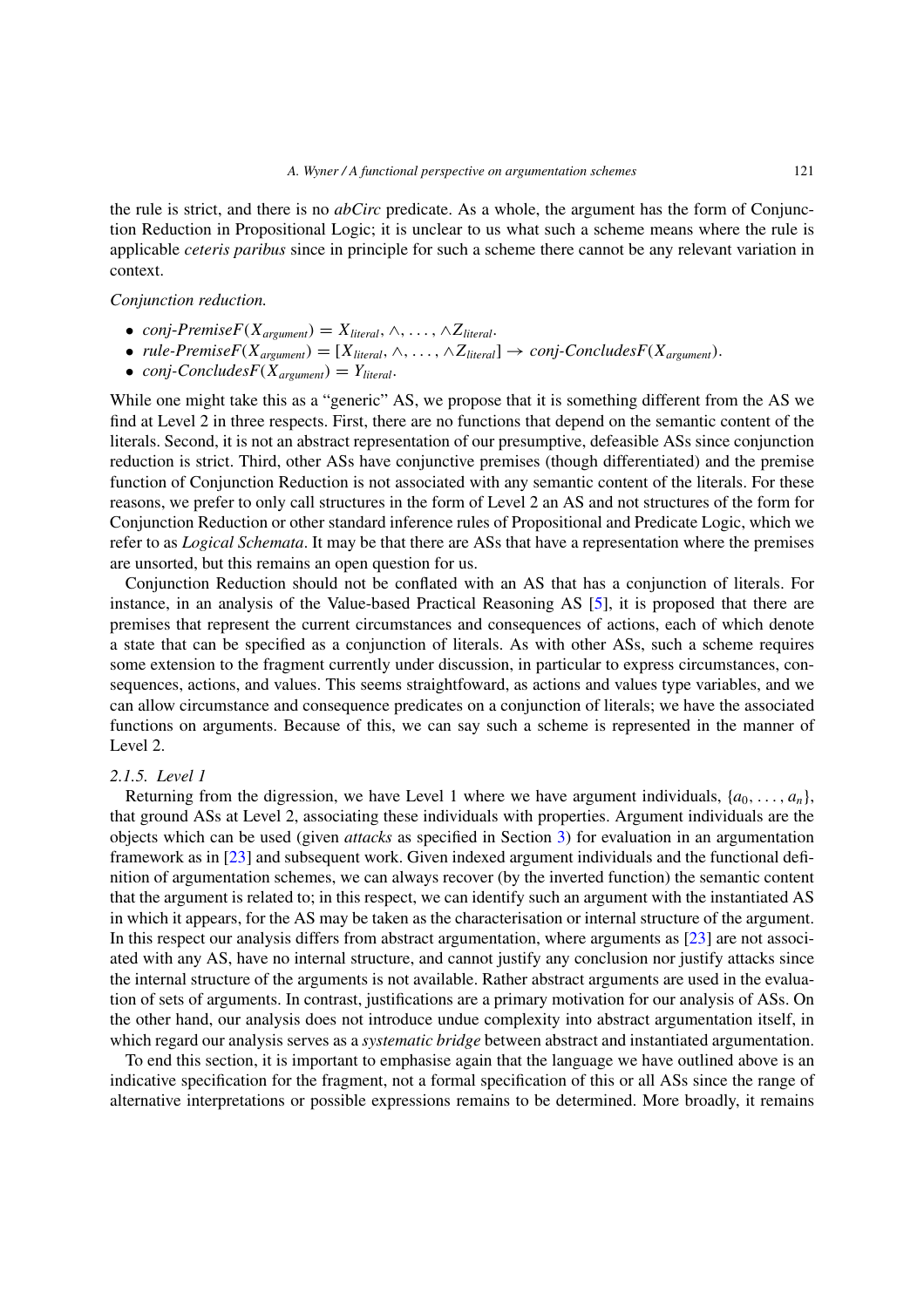to be investigated how expressive the language of arguments must be to accommodate the expressive range of linguistic forms. But, we have already indicated how this might be done for one AS, and we will see how this can be done for other ASs in Section [4.](#page-11-0) As well, there may be reason to further analyse the Position to Know AS; for instance, properly speaking, the "object" of the predicate "know" is better represented as a proposition in an intensional semantics, yet to provide this analysis opens the door to a fuller formal analysis of natural language syntax and semantics [\[13](#page-19-17)], which while relevant, detracts from the focus in this paper on the formal analysis of ASs. On the other hand, we assume that the premise functions are as fine-grained as their corresponding propositional functions.

## <span id="page-9-0"></span>**3. A functional language for argumentation schemes**

In this section, we present our formal language for ASs. We have a language, specifications for ASs, identity conditions, and a definition of the attack relation. We assume a logical language  $\mathcal{L}$ , a finite language of syntactically typed and semantically sorted predicates, terms, and variables. We have illustrated a fragment of such a language above and leave further specification open-ended and extensible since it depends not just on what schemes we want to represent, but also on further analysis of the schemes we have. We assume classical negation  $\neg$ .<sup>[7](#page-9-1)</sup> There are expressions of type *Rule* that are strict  $\rightarrow$  or defeasible  $\rightsquigarrow$ ; the bodies are conjoined expressions of  $\mathcal{L}$ , and the heads are propositions of  $\mathcal{L}$ . As a subset of the variables, we have types and sorts for arguments and literals. We also have a designated predicate *abCirc* that applies to expressions of type *Rule*. Finally, we have a finite set of AS *labels*, G. [8](#page-9-2) With respect to the language, we have component definitions.

## <span id="page-9-3"></span>**Definition 1** (AS Functions)**.**

- 1. A set of functional premises  $D$ , where the functions have the form:  $X'$ -Premise $F(X_{argument})$  and are from variables of type  $X_{argument}$  to the propositional function where the predicate is  $\mathcal{X}$ .  $\mathcal{X}'$  is an element of  $\mathcal{G}, \mathcal{X}$  is an element of the predicates of  $\mathcal{L}$ , and  $\mathcal{X}'$  is functionally derived from  $X$ .
- 2. A set of functional *ceterisParibus* premises  $N$ , where the functions have the form: *ceterisParibus-PremiseF* $(X_{argument})$  and are from variables of type  $X_{argument}$  to a propositional function of the form  $\neg abCirc(\mathcal{Z})$ , where  $\mathcal Z$  is of type Rule and the rule connective is  $\rightsquigarrow$ .
- 3. A set of functional rule premises  $R$ , where the functions have the form: *rule*-*PremiseF(Xargument)* and are from variables of type *Xargument* to an expression of type *Rule* and the rule connective is  $\rightsquigarrow$ .
- 4. A set of functional conclusions  $C$ , where the functions have the form:  $\mathcal{Y}$ -*ConcludesF*( $X_{argument}$ ) and are from variables of type  $X_{argument}$  to a literal  $\mathcal{Z}$ , and  $\mathcal{Y}$  is an element of  $\mathcal G$ .

Definition [1](#page-9-3) formalises the parts of ASs, where the Level 2 representation is an example; the functions on arguments are defined with respect to the content of the correlated propositions. Definition 1 (1.) provides the non-rule premises of the AS, associating the particular label of the premise to the propositional function; Definition 1 (2.–3.) are the rules of the AS; Definition 1 (4.) is the conclusion. The functions

<span id="page-9-2"></span><span id="page-9-1"></span><sup>7</sup>Though see discussion in [\[25](#page-19-4)] on a *contrariness function*.

<sup>&</sup>lt;sup>8</sup>We suppress a one-to-one function from predicates to correlated labels, which are strings that can serve as prefixes to the premise and conclusion function.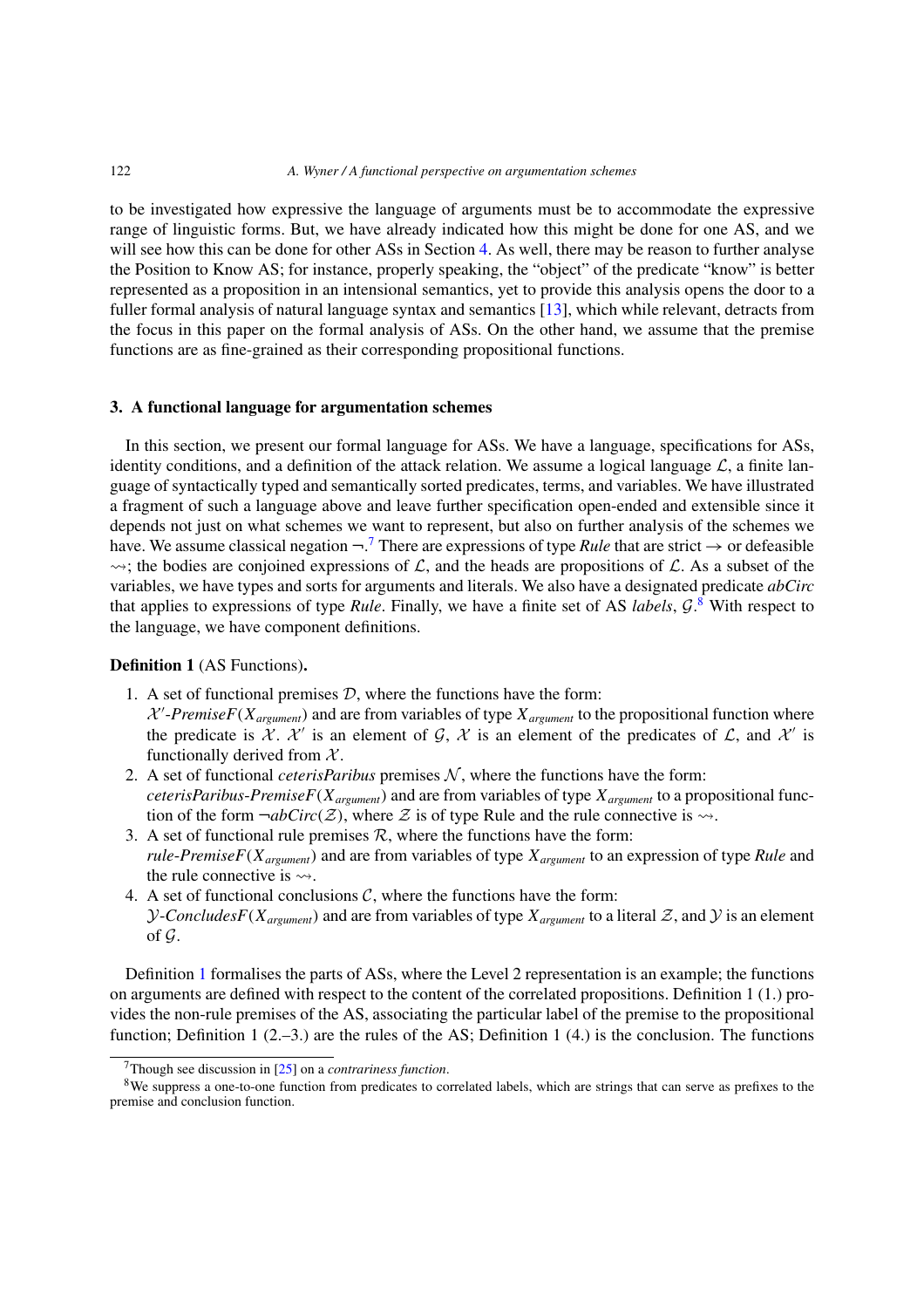define *argumentation schemes*, not more general patterns of reasoning that also serve as arguments and are definable in terms of ASPIC+ [\[25](#page-19-4)] such as *Conjunction Reduction* discussed above. In particular, arguments with a conclusion that is the negation of a *ceterisParibus* or a *rule* premise are not elements of  $\mathcal{C}^9$  $\mathcal{C}^9$ 

<span id="page-10-1"></span>**Definition 2** (Function distribution)**.**

- 1. There is a non-empty set  $\mathcal{D}_{AS_i} \subset \mathcal{D}$ ; and
- 2. There is exactly one function  $\mathcal{N}_{AS_i} \in \mathcal{N}$ ; and
- 3. There is exactly one function  $\mathcal{R}_{AS_i} \in \mathcal{R}$ ; and
- 4. There is exactly one function  $C_{AS_i} \in \mathcal{C}$ .

<span id="page-10-2"></span>**Definition 3** (Function constraints)**.**

1. For  $\mathcal{N}_{AS_i}$  of form *ceterisParibus-PremiseF*( $X_{argument}$ ), such that

 $ceterisParibus-PremiseF(X<sub>argument</sub>)$  =  $\neg abCirc(R<sub>AS<sub>i</sub></sub>)$ ;

and

- 2. For  $\mathcal{R}_{AS}$ , where the output expression is a rule with body B and head H,  $\mathcal{B} = \mathcal{D}_{AS}$  (the set interpreted conjunctively), and  $\mathcal{H} \in \mathcal{L}$ ; and
- 3.  $\mathcal{C}_{AS_i} = \mathcal{H}.$

Definition [2](#page-10-1) constrains the numbers of functions for a particular AS, while Definition [3](#page-10-2) ties the *ceterisParibus* premise to the rule and the rule to the other premises and conclusion of the AS.

<span id="page-10-3"></span>**Definition 4** (Definition of AS well-formedness)**.** An *AS<sup>i</sup>* is well-formed if and only if the functions are given as in Definitions [1–](#page-9-3)[3,](#page-10-2) and  $AS_i = \mathcal{D}_{AS_i} \cup \{N_{AS_i}\} \cup \{R_{AS_i}\} \cup \{C_{AS_i}\}.$ 

Definition [4](#page-10-3) specifies that an AS is well-formed if and only if it has all the relevant "parts" of an AS.

<span id="page-10-4"></span>**Definition 5** (AS identity conditions).  $AS_i$  and  $AS_j$  are identical if and only if  $AS_i = AS_j$ , otherwise  $AS_i \neq AS_j$ .

Given our set-theoretic definition of an AS, Definition [5](#page-10-4) for the identity condition is such that any two ASs are identical if and only if they have all the same "parts". This is a rather stringent constraint since, after all, different wording or syntactic structures might be used in two natural language ASs, but which are taken to be synonymous. These are general, well-known issues of lexical semantic and syntactic analysis, e.g. when are two sentences related by synonymy, contradiction, or entailment [\[11](#page-19-18)]. Other relationships between schemes can be defined set-theoretically, e.g. subarguments. Both topics are touched on in Section [4.](#page-11-0)

Finally, we turn to the various notions of attack, where one argument attacks another with respect to specific "parts" of an AS.

<span id="page-10-0"></span> $9$ The rationale for this constraint on well-formed argumentation schemes is empirical – we know of no proposal for patterns of presumptive, defeasible reasoning for *ceterisParibus* or a *rule* statements; where such examples to be provided, the definition of  $C$  would be generalised.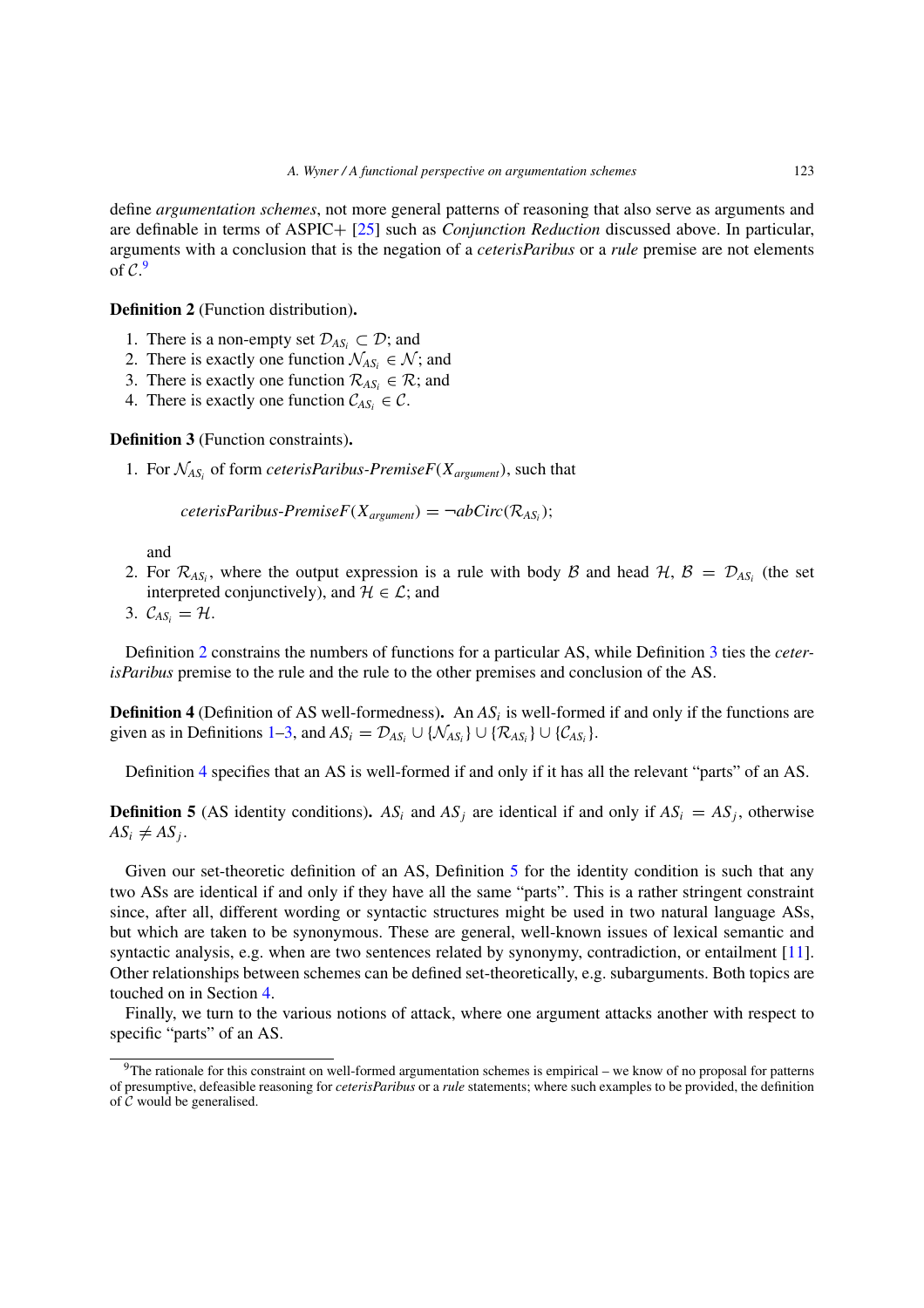**Definition 6** (Argument attack).  $X_{argument}$  attacks  $Y_{argument}$ ,  $X_{argument} \neq Y_{argument}$ , if and only if  $X_{argument}$ *rebuts Yargument*, or *Xargument undermines Yargument*, or *Xargument undercuts Yargument*. [10](#page-11-1)

**Definition 7** (Rebuttal, Undermining, and Undercutting)**.**

1. *Xargument rebuts Yargument* if and only if

 $\mathcal{X}\text{-}ConcludesF(X_{argument}) = \neg(\mathcal{Y}\text{-}ConcludesF(Y_{argument})).$ 

- 2. *Xargument undermines Yargument* if and only if
	- $-\chi$ -*ConcludesF*( $X_{argument}$ ) =  $\neg$ ( $\mathcal{Z}$ -*PremiseF*( $Y_{argument}$ )), for some premise prefix  $\mathcal{Z}$ ; or – X -*ConcludesF(Xargument)* = ¬*(rule* − *PremiseF(Yargument))*.
- 3. *Xargument undercuts Yargument* if and only if

 $\mathcal{X}\text{-}ConcludesF(X_{argument}) = \neg (ceterisParibus-PremiseF(Y_{argument})).$ 

These notions of attack are closest to the basic attack conceptions of [\[23](#page-19-5)[,25\]](#page-19-4), not to richer notions of *defeat*, where attacks are relativised to preferences or values [\[1](#page-18-5)[,8\]](#page-19-19), though one might incorporate them. It is worth emphasising (following [\[9](#page-19-2)[,25](#page-19-4)]) that arguments and attacks on arguments are *entirely* constructed from information found in the (inconsistent) knowledge base, meaning that there are no *ad hoc* attacks. At this point, we can turn attention to the structure of a set of closely related schemes.

# <span id="page-11-0"></span>**4. Relating schemes**

Having introduced a method and a formalisation illustrated with a worked example, we consider richer schemes and their relationships. A compendium of ASs is provided in [\[36](#page-20-0)]. Assuming that all schemes are represented in (or translated to) our formalisation of ASs, an AS is specified by its functions as in Definition 4; relationships between ASs such as identity and subset can be expressed in set theoretic terms. We discuss a family of schemes for arguing about facts to illustrate these relationships.

In [4.1,](#page-12-0) we discuss two ways to analyse ASs about facts. First, we take several schemes catalogued in [\[36\]](#page-20-0) and express them in our formalisation, showing several limitations. Then, because of the limitations, we propose a reanalysis of the schemes into a main scheme *Credible Source* (also in [\[36](#page-20-0)]) with subsidiary ASs for particular premises, which are novel and not found in the literature, yielding a 'treelike' structure of related ASs (cf. [\[18](#page-19-20)]). Thus, unlike the compendium of ASs as in [\[36](#page-20-0)], we provide some decomposition and structure to ASs and their relationships. The analysis shows the strengths of our approach, for it helps to clarify fundamental issues about particular analyses of ASs, which can lead to improved ASs, and additional definitions on ASs.

<span id="page-11-1"></span> $10$ This encodes the conception that no instantiated argumentation scheme (and so no argument) can attack itself, which could only be the case were the conclusion of an argument to contradict a premise, rule, or abCirc of the same argument. Were such contradictions to arise within an argument, then any conclusion could be drawn. This follows the widespread conception in instantiated argumentation, e.g. [\[9](#page-19-2)[,25\]](#page-19-4), that arguments are internally consistent and that inconsistency only arises between distinct arguments.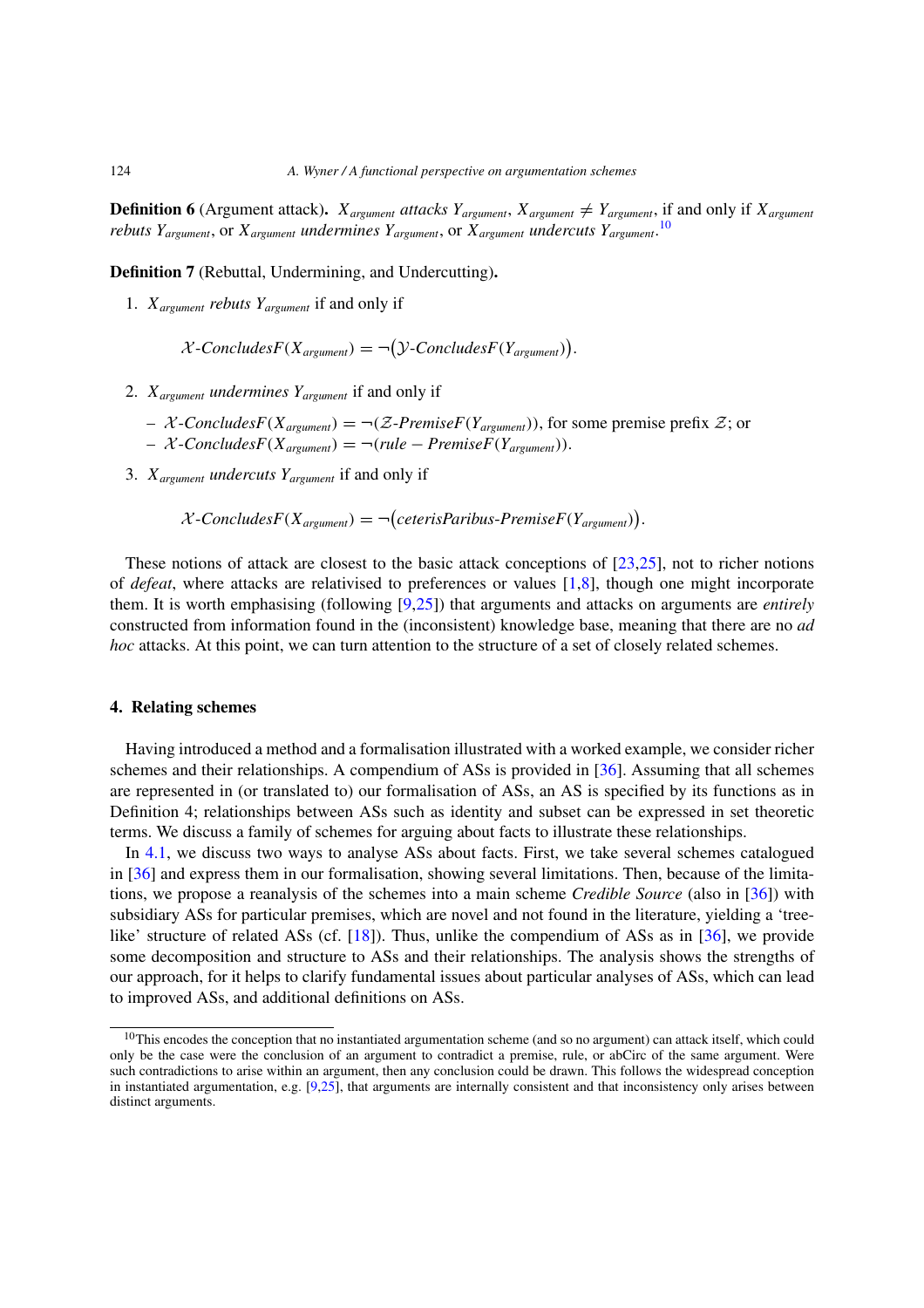#### <span id="page-12-0"></span>*4.1. Arguing about facts*

In [\[36](#page-20-0)], several related ASs are reported to establish matters of fact:

- 1. **Argument from Position to Know (PK)**: Source S is in a position to know about things in subject domain D containing proposition P; and S asserts that P is true (false). Therefore, P is true (false).
- 2. **Argument from Expert Opinion (EO)**: Source E is an expert in subject domain D containing proposition P; and E asserts that proposition P is true (false). Therefore, P is true (false).
- 3. **Argument from Witness Testimony (WT)**: Witness W is in position to know whether P is true or not; Witness W is telling the truth (as W knows it); and Witness W states that P is true (false). Therefore, P may be plausibly taken to be true (false).
- 4. **Argument from Perception (P)**: Person P has an image I (an image of a perceptible property); and to have an image I (an image of a perceptible property) is a *prima facie* reason to believe that the circumstances C exemplify I. Therefore, it is reasonable to believe that C is the case.<sup>11</sup>

There appear to be two directions to take the analysis, and we illustrate them each to highlight how our approach shows issues concerning AS analysis. In one way of analysis, the *direct analysis*, we take the ASs essentially as they are, represent their logical forms, and then relate them. In the second approach, *reanalysis*, we reanalyse the variant schemes into essentially a *main* argument, here *Credible Source*, with *subsidiary* arguments for premises of the main scheme.

## <span id="page-12-2"></span>*4.2. Direct analysis*

The schemes PK, EO, WT, and P are clearly related, yet there are a range of variations which are not clearly relevant to the argument, and the schemes should be normalised and canonicalised to support formal integration (leaving standardisation open for future research). For example, all the conclusions are presumptive statements that some state of affairs holds. Yet, this only appears in WT. As well, we assume the arguments are always about reasonable belief. In other schemes there is variation such as *asserts that A*, *asserts that proposition A*, and *states that*. Our analysis forces out such incidental variation. For our purposes, we normalise the schemes and present them as ASs in our formalisation; some complex predicates in the data are decomposed in the analysis; propositions are presented as expressions of type *Zliteral*. Consistent with our assumptions above, the conclusion functions are all labelled according to the AS in which they appear, thus *relativising* the conclusion to the scheme in which it appears.

#### *Position to Know (PK).*

- *positionToKnow-PremiseF*( $X_{argument}$ ) = *positionToKnow*( $Y_{person}$ ,  $Z_{literal}$ )
- *asserts-PremiseF* $(X_{argument})$  = *asserts* $(Y_{person}, Z_{literal})$
- *positionToKnow-ConcludesF(Xargument)* = *Zliteral*

# *Expert Opinion (EO).*

- *expertAbout-PremiseF*( $X_{argument}$ ) = *expertAbout*( $Y_{expert}$ ,  $Z_{domain}$ )
- *inDomain-PremiseF*( $X_{argument}$ ) = *inDomain*( $X_{literal}$ ,  $Z_{domain}$ )
- *asserts-PremiseF*( $X_{argument}$ ) = *asserts*( $Y_{expert}$ ,  $X_{literal}$ )
- *expertOpinionAS-ConcludesF* $(X_{argument}) = X_{literal}$

<span id="page-12-1"></span> $11$ In [\[36](#page-20-0), p. 345], it is claimed that what is reasonable to believe is I; however, the argument is not about the image since we cannot argue about whether or not an individual has an image, which is a question for epistemology rather than argumentation, but we can argue about whether or not the report of having the image in an argument for circumstances being one way or another.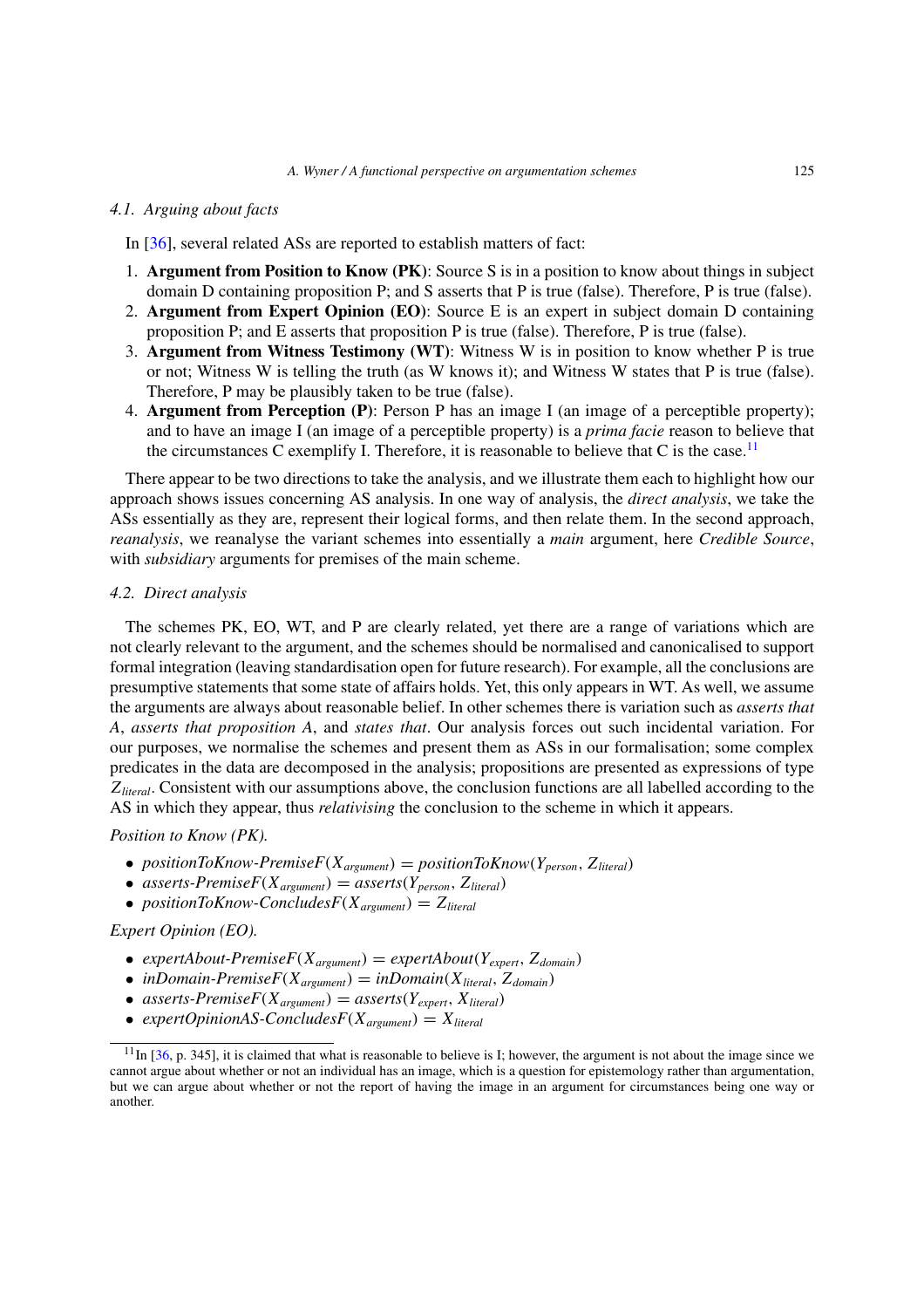*Witness Testimony (WT).*

- *positionToKnow-Premise* $(X_{argument}) = positionToKnow(Y_{witness}, Z_{literal})$
- *truthTelling-PremiseF*( $X_{argument}$ ) = *truthTelling*( $Y_{witness}$ )
- *asserts-PremiseF*( $X_{argument}$ ) = *asserts*( $Y_{witness}$ *, X*<sub>literal</sub>)
- *witnessTestimony-ConcludesF* $(X_{argument}) = X_{literal}$

# *Perception (P).*

- *perceives-PremiseF*( $X_{argument}$ ) = *perceives*( $Y_{person}$ ,  $Z_{percent}$ )
- *perceptSupports-PremiseF*( $X_{argument}$ ) = *perceptSupports*( $Z_{percent}$ ,  $V_{literal}$ )
- *perception-ConcludesF* $(X_{argument}) = V_{literal}$

A range of issues arise about particular analyses, variations in the terms and predicates, and attendant relationships between the schemes. We see that the ASs intersect on some functions and not on others: PK and WT have *positionToKnow*; PK, EO, and WT have *asserts*; only P has *perceptSupports*. Each AS has a different conclusion function, which means that the literal that concludes an instantiated AS is particular (though not necessarily unique) to each AS.

A deeper level of observations touch on the issue of the fine-grained semantic analysis of the statements of the AS. To give one example, we see that several ASs have the function *asserts-PremiseF(Xargument)*, which given our functional assumptions, ought to map to the same propositional functions. Yet, clearly they do not; in particular, we have predicates such as *asserts* applying to terms of different sorts such as *person*, *expert*, and *witness*. This might be taken to imply that either we have predicates similarly subsorted, to distinguish schemes, or we have polymorphic types.

One possible solution would be simply to abstract over the predicate *asserts* that varies and define its possible scope, e.g.  $\mathcal{R} = \{ \text{expert}', \text{witness}', \text{person}' \}$ , which essentially represents the set of sets of individuals that play a part in such ASs; the logical form for the assertion propositional function would have this variable in place of *expert (x)*. In effect, the particular ASs are tied to a higher level abstract AS that comes with an associated ontology.

While we might treat the asserts-Premise in a relatively homogeneous manner, others are more problematic. On the face of it, there seems to be some semantic relationship between *positionToKnow*, *expertAbout*, and (perhaps) *perceives*. Yet, unless this relationship is further specified (as we have done with respect to *asserts*), the ASs are otherwise unrelated. A similar point applies to *asserts* and *percept-Supports*.

Unless and until these lexical semantic relationships between terms and predicates are resolved, we cannot say much more about the relationships between the associated ASs. The discussion is instructive in any case, for by formally clarifying the space of issues, we can systematically address them in a coherent manner. For example, one approach is to reanalyse the schemes to homogenise their differences, which are made subsidiary to a main scheme.

## <span id="page-13-0"></span>*4.3. Reanalysis*

In contrast to the direct analysis, we reanalyse the four schemes as subsidiary to or dependent on a single main scheme, the *Argument from Credible Source* (CS), which we articulate below; each of the four dependent schemes is a way of establishing a premise of the main scheme. In other words, the CS along with particular additional arguments for premises form a tree-like structure, where one (subsidiary) argument justifies the premise of another argument. This can be seen as an overall argument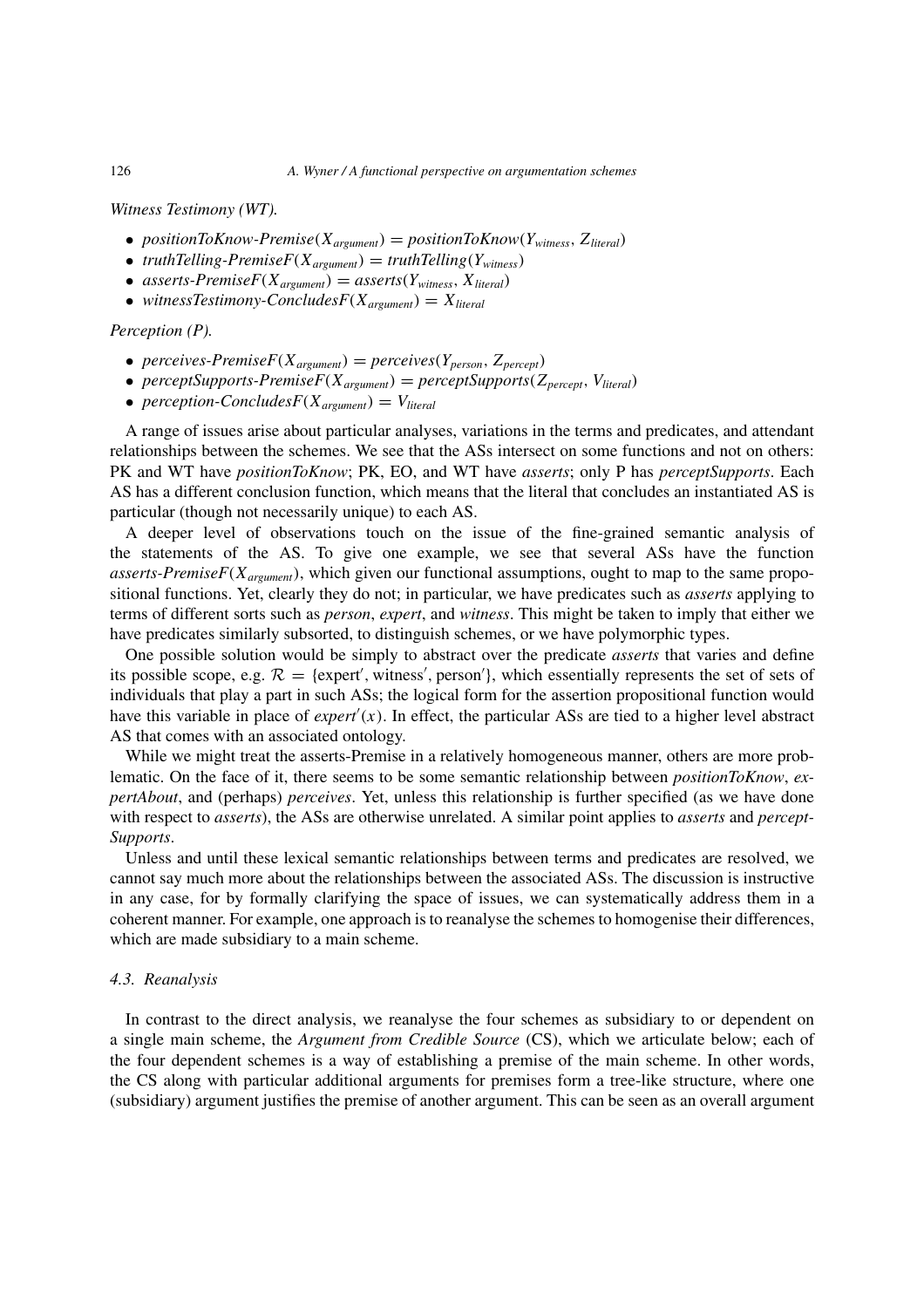with subarguments, where the subarguments are *glued* together by *unification* of variables along with sortal restrictions on terms and predicates. The idea is that we can have a cascade of rules, where more specialised rules justify predicates that can unify with predicates in the body of some more abstract rule. For instance, schemes for eyewitness testimony or testimony from videotape may be used to justify predicates in a more generalised scheme for witness testimony; in turn, witness testimony can be used to justify predicates in yet a more abstract scheme for credible source. Our analysis extracts conceptual redundancy from the current analysis of schemes and formally homogenises them.

An analysis along these lines is compatible with a Logic Programming paradigm: a predicate  $P_i$  in the body of a rule  $\mathcal{R}_i$  unifies with the predicate  $\mathcal{P}_i$  that is the head of some other rule  $\mathcal{R}_i$ ; the predicate  $\mathcal{P}_i$ has to be *justified* (true) with respect to the rule  $\mathcal{R}_j$ , and by the same token we can say that  $\mathcal{R}_j$  justifies  $P_i$ . There may be alternative ways to justify  $P_i$ , given different rules  $\mathcal{R}_k, \ldots, \mathcal{R}_l$  with a predicate in the head that can unify with  $P_i$ . As well, there may be rules that justify other predicates that are in the body of the rule  $\mathcal{R}_i$ . Similar points can be made for justifications of predicates in the body of  $\mathcal{R}_i$ . In the following, we show such a cascade.

We first formalise a main scheme Credible Source (CS), followed by formalisations of the subsidiary schemes, and show how we can relate the schemes set theoretically to yield the tree-like structure. We give the CS in two forms – Levels 6 and 2.

## *Credible Source (CS).*

- John is a credible source about the domain of ornithology.
- John says that female blackbirds are brown.
- That female blackbirds are brown is a statement in the domain of ornithology.
- Therefore, presumptively, female blackbirds are brown.

*Functional roles and typed propositional functions.*

- *credibleSourceAbout-PremiseF*( $X_{argument}$ ) = *credibleSourceAbout*( $Y_{person}$ *,*  $V_{domain}$ *)*
- *assertion-PremiseF*( $X_{argument}$ ) = *asserts*( $Y_{person}$ ,  $Z_{literal}$ )
- *statementInDomain-PremiseF* $(X_{\text{argument}})$  = *statementInDomain* $(Z_{\text{literal}}, V_{\text{domain}})$
- *credibleSource-ConcludesF* $(X_{argument}) = Z_{literal}$

From our four previous schemes (PK, WT, EO, P), we take these as different ways of arguing for the CS premise *credibleSourceAbout*; that is, each of these schemes has as conclusion the propositional content associated with the *credibleSourceAbout* premise of the CS.

#### **EO**

- *expertAbout-PremiseF*( $X_{argument}$ ) = *expertAbout*( $Y_{person}$ *,*  $V_{domain}$ *)*
- *expertOpinion -ConcludesF(Xargument)* = *credibleSourceAbout(Yperson, Vdomain)* **PK**
- *positionToKnow-PremiseF*( $X_{argument}$ ) = *positionToKnow*( $Y_{person}$ ,  $V_{domain}$ )
- *positonToKnow'*-Concludes $F(\tilde{X}_{argument}) = c$ redibleSourceAbout $(Y_{person}, V_{domain})$ **WT**
- *witnessConcerning-PremiseF* $(X_{\text{argument}}) = \text{witnessConcerning}(Y_{\text{person}}, V_{\text{domain}})$
- $\bullet$  *witnessTestimony'*-Concludes $F(X_{argument}) = c$ redibleSourceAbout $(Y_{person}, V_{domain})$ **P**
- *perceivesConcerning-PremiseF* $(X_{argument})$  = *perceivesConcerning* $(Y_{person}, V_{domain})$
- *perceives'*-Concludes $F(X_{argument}) = c$ redibleSourceAbout $(Y_{person}, V_{domain})$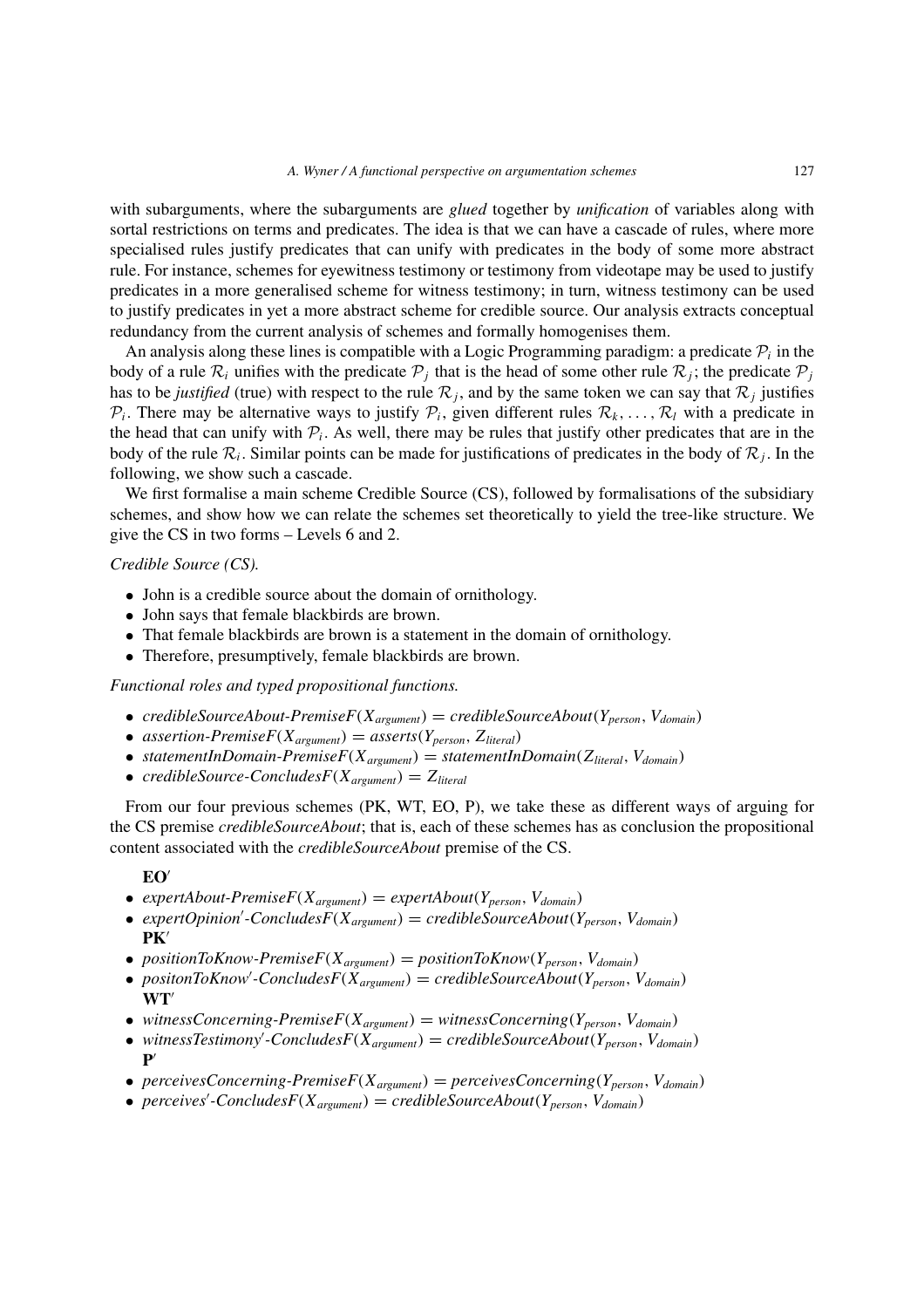Clearly, EO', PK', WT', and P' all have the same propositional function as a conclusion, so they are all seem to be *about* making the same point, though they differ in how the premises justify the conclusion. More importantly, we can equate the conclusion of one AS (given a value for  $\mathcal Y$ ) with the premise of another since the following is true:

$$
credibleSourceAbout-PremiseF(X_{argument}) = \mathcal{Y}\text{-}ConcludesF(X_{argument})
$$

$$
= credibleSourceAbout(Y_{person}, V_{domain})
$$

And in general, the premises and conclusions of ASs may be related as follows:

**Definition 8** (Premise-conclusion tie)**.**

 $\mathcal{X}\text{-}$  **Premise**  $F(X_{\text{argument}}) = \mathcal{Y}\text{-}$  *Concludes*  $F(Y_{\text{argument}}) = V_{\text{literal}}$ *,* 

where  $X \neq Y$ , and  $X$ <sub>argument</sub>  $\neq Y$ <sub>argument</sub>.

Consider a worked example. Suppose that we are making use of the PK , CS, and (for clarity) the equivalence of the premise and conclusion. Prior to instantiation, we have:

 $\bullet$  **PK**<sup> $\prime$ </sup>

- *positionToKnow-PremiseF(Xargument)* = *positionToKnow(Yperson, Vdomain)*
- *positionToKnow -ConcludesF(Xargument)* = *credibleSourceAbout(Yperson, Vdomain)*
- **CS**
	- *credibleSourceAbout-PremiseF(Xargument)* = *credibleSourceAbout(Yperson, Vdomain)*
	- $-$  *assertion-PremiseF*( $X_{argument}$ ) = *asserts*( $Y_{person}$ ,  $Z_{literal}$ )
	- *statementInDomain-PremiseF(Xargument)* = *statementInDomain(Zliteral, Vdomain)*
	- *credibleSource-ConcludesF(Xargument)* = *Zliteral*

## • **Premise-conclusion equivalence**

– *credibleSourceAbout-PremiseF(Xargument)* = *positionToKnow -ConcludesF(Yargument)* = *credibleSourceAbout(Yperson, Vdomain)*

When we instantiate the schemes and unify the variables, the denotations of the schemes are tied together. Suppose that for a person *john* , a domain, *ornithology* , and a literal *female\_blackbirds\_are\_ brown* , we have the following instantiation:

• **PK**

- *positionToKnow-PremiseF(ai)* = *positionToKnow(john , ornithology )*
- *positionToKnow -ConcludesF(ai)* = *credibleSourceAbout(john , ornithology )*

• **CS**

- *credibleSourceAbout-PremiseF(ai)* = *credibleSourceAbout(john , ornithology )*
- *assertion-PremiseF(ai)* = *asserts(john , female*\_*blackbirds*\_*are*\_*brown )*
- *statementInDomain-PremiseF(ai)* = *statementInDomain(female*\_*blackbirds*\_*are*\_*brown , ornithology )*
- $-$  *credibleSource-ConcludesF* $(a_i)$  = *female blackbirds are brown*<sup>*'*</sup>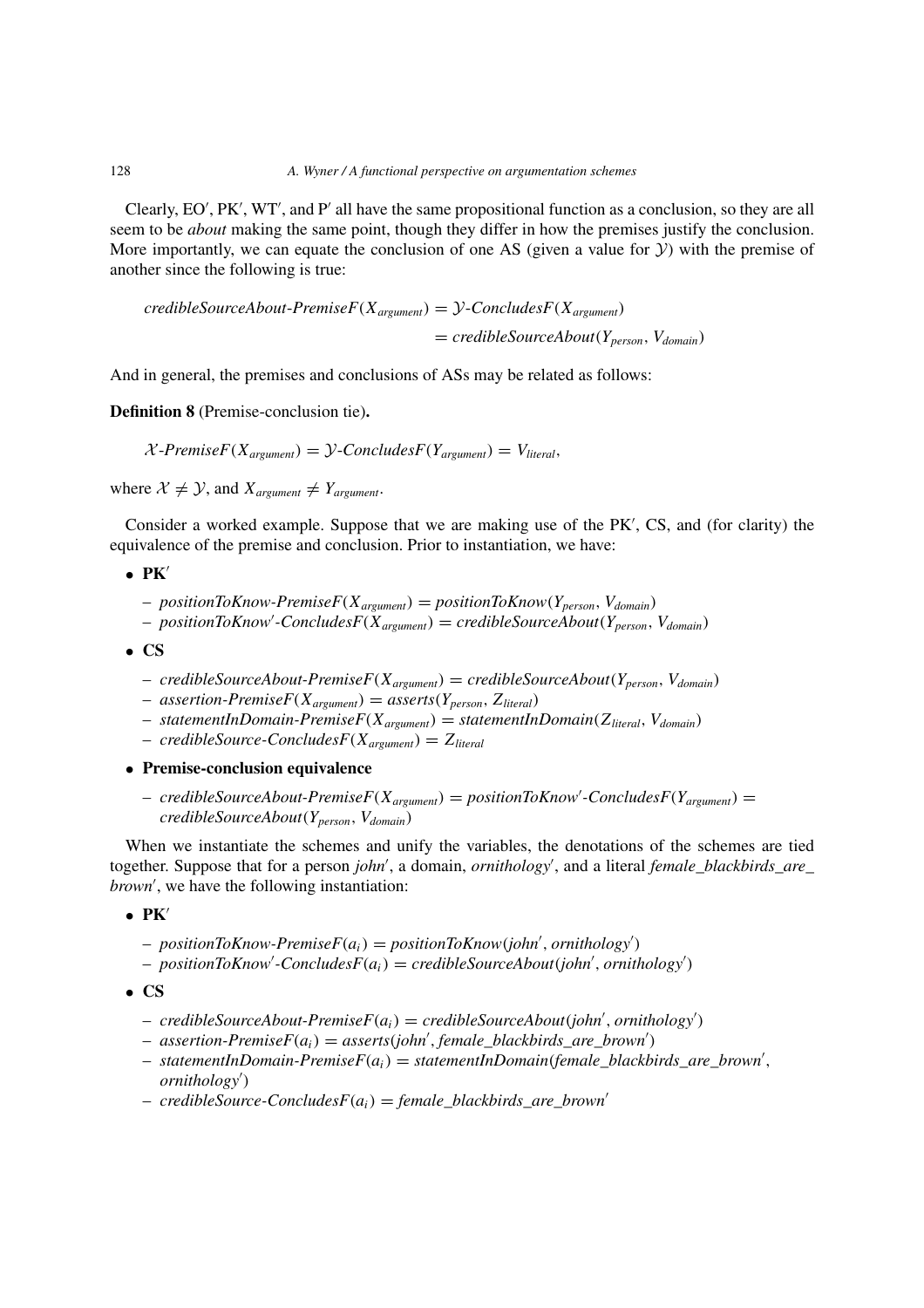### • **Premise-conclusion equivalence**

 $-$  *credibleSourceAbout-PremiseF* $(a_i)$  = *positionToKnow'-ConcludesF* $(a_i)$  = *credibleSourceAbout(john , ornithology )*

From this, we see that with a contribution from PK , the conclusion from CS is *female\_blackbirds\_are\_ brown* .

The other  $\text{ASs} - \text{EO}', \text{WT}', \text{P}' - \text{could similarly be used.}$  They are mutually compatible where we can unify the variables, giving different justifications for the same conclusions; where we have different unifications, then the resultant ASs may be understood as incompatible (or not, depending on other aspects of the given model). Each of these subsidiary ASs has a conclusion that matches a premise of the main scheme CS. We could have additional schemes to justify other premises of the CS, and so on, giving a rich *tree* made up of a main scheme with several subsidiary layers.

There is a range of lexical semantic issues to address. While our direct analysis may have introduced too fine-grained an analysis, the reconstruction here may have homogenised important distinctions in meaning, creating awkward expressions. For instance, is it correct to *witness a domain* or *perceive a domain*? These are different from the more familiar phrases of *being an expert about a domain* or *being in a position to know about a domain*. This suggests some further intermediate structure is required, where the CS has more abstract predicates that are argued for in more fine-grained ASs.

In our instantiation, we have but one argument individual *ai* which appears in two distinct ASs; this arises because of the unification of the argument variable. In [\[25\]](#page-19-4), arguments have subarguments given the recursive syntactic definition of arguments. We could reproduce this semantically. Suppose that in the model, argument individuals are totally ordered by the *subargument* relation and that we have the following constraint:

**Definition 9** (Subargument)**.**

$$
[\mathcal{X}\text{-}PremiseF(X_{argument}) = \mathcal{Y}\text{-}ConcludesF(Y_{argument}) = V_{literal}]
$$
  

$$
\rightarrow subargument(X_{argument}, Y_{argument}), \text{ where } \mathcal{X} \neq \mathcal{Y}, \text{ and } X_{argument} \neq Y_{argument}.
$$

One  $AS_i$  is a subargument of another  $AS_i$ , where one of the premises of  $AS_i$  is the same literal as the conclusion of  $AS_j$ ; that is, a subargument arises where the instantiation of the conclusion of one AS unifies with the premise of the instantiation of a different AS. This is not as in  $[25]$ , where subarguments are defined recursively such that each branch of an argument tree is a subargument and so is each branch of each branch and so on. To capture a similar idea in our analysis, we assume the *Transitive Closure* of the *subargument* relation. The problem for us is the precise meaning, use, and importance of the recursive definition in ASPIC+, particularly where argument attacks are concerned. For our purposes, we leave investigation of these matters for future research.

#### <span id="page-16-0"></span>**5. Discussion and future work**

In this paper, we have presented a functional language for a computational analysis of ASs that is compatible with argumentation frameworks. We have outlined an extensible methodology, worked through an example, and shown how ASs in our analysis can be systematically related to one another. In this section, we discuss some related work, topics that were not addressed in the presentation, and future work.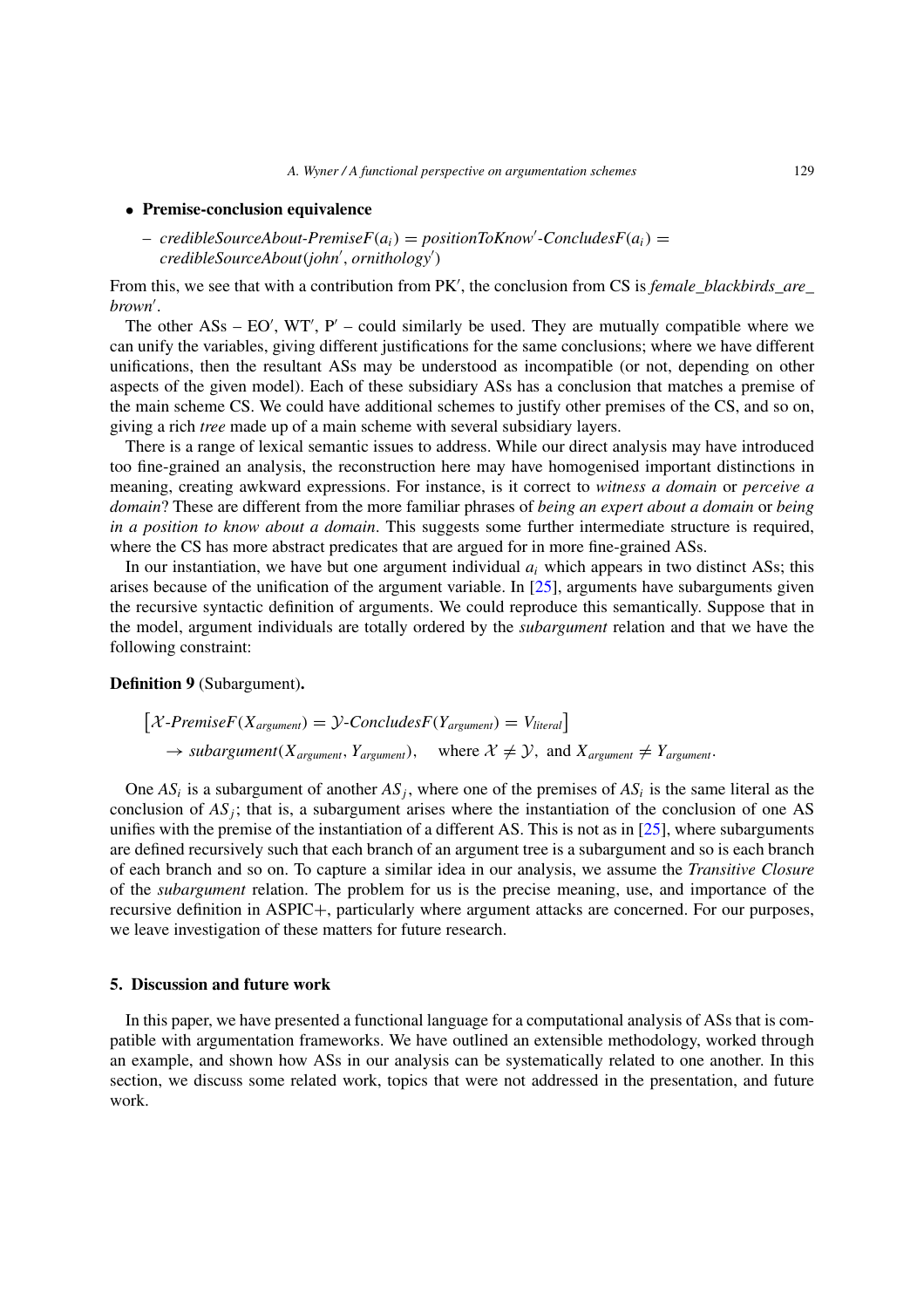There is an abundance of research in ASs. [\[36](#page-20-0)] provide a catalogue of ASs at a largely descriptive and unsystematic level. A range of considerations about ASs are developed in [\[26](#page-19-21)], but these do not give rise to a formal analysis. Some research remains at Level 5, where strings are annotated with respect to labels [\[32\]](#page-19-11). There are computational proposals which do not differentiate premises [\[25](#page-19-4)[,30\]](#page-19-8), while others do differentiate premises, but not with respect to the content of the associated propositions, e.g. [\[15\]](#page-19-10). ASs have been analysed for legal argumentation. In [\[34](#page-19-22)], an approach to the analysis of schemes is outlined and exemplified for legal reasoning. There are formalised ASs with propositional functions for legal case-based reasoning [\[7](#page-19-23)[,38](#page-20-1)[,39\]](#page-20-2), though these are highly specialised. Moreover, the approach to abstracting arguments is underspecified and not tied to a theory of argumentation, e.g. ASPIC+. None of these proposals for legal reasoning propose a more general language for ASs. A different line of work provides an interchange format and associated ontology [\[29](#page-19-24)], which allows for differentiated premises; however, this work does not tie the premise subsorts to the propositional content, much less to the natural language statements of the argument; nor does it take into account formal argumentation systems. In [\[10](#page-19-25)], the formal problems with the AIF are addressed by interpreting it in terms of ASPIC+. Our approach is distinct from ASPIC +  $[25]$  in several ways, where our proposal: has heterogeneous premises; ties the role of a premise in an AS to the propositional content of the premise; differentiates *generic reasoning patterns* from ASs; uses predicate logical structure; and relates the natural language expression of an AS to a formal, argumentation-theoretic representation. Closest in spirit to our proposal is [\[4](#page-18-3)[,5](#page-18-1)], where a natural language expression of practical reasoning is analysed in terms of predicates and terms with respect to denotations in a semantic model. In that approach, ASs are construed as arguments, though the specific translation is underspecified and a language for ASs is not provided. Also related to our proposal is the Carneades system; the features of the current implementation are given in [\[14\]](#page-19-26). The similarities are not accidental: like our work, Carneades originates in the ESTRELLA and IMPACT Projects,<sup>[12](#page-17-0)</sup> although Carneades remains essentially a separate development of an implementation designed to support different workpackages in those projects.

In Sections [4.2](#page-12-2) and [4.3,](#page-13-0) we pointed to issues about the fine-grainedness of premise functions. Finegrainedness arises as there are many ways of expressing or modifying a predicate: one may *know indirectly* or *know in one's heart*; one may *assert quietly* or *state* or *assert in court*. Similarly, the terms of the predicates may vary with respect to properties of the person or alternative forms of the proposition. In general, this is related to similar discussions about propositions and propositional attitudes, e.g. *belief*, and may warrant a similar treatment [\[12\]](#page-19-27). One way to treat some of these issues is to homogenise terminology under synonyms, e.g. *asserts* in the data is substitutable by *said* or *wrote*, so we can presume these map to the same premise function. The knowledge base may be further enriched for such lexical semantic information. Alternatively, one may simply use a controlled language [\[37\]](#page-20-3) to constrain the expressivity of the language in a given domain. However, this is a general topic that requires significant further research.

In future work, we look forward to a range of topics. Of a particular interest is the relationship of ASs to semantic models, critiques, and dialogue. Current examples of semantic models are the Knowledge bases of [\[25\]](#page-19-4) and the transition systems of [\[4](#page-18-3)[,5](#page-18-1)]. We have not discussed the *dialogical* aspects of argumentation, nor *critical questions*, which are questions used to critique the presumptive truth of the instantiated AS. These topics are closely related, crucial aspects to a full analysis of ASs and argumentation. Briefly, ASs may be critiqued, using critical questions, in the course of a dialogue, where there are

<span id="page-17-0"></span><sup>12</sup>ESTRELLA Project (IST-2004-027655): [http://www.estrellaproject.org/.](http://www.estrellaproject.org/) IMPACT Project (FP7-ICT-2009-4): [http://www.](http://www.policy-impact.eu/) [policy-impact.eu/.](http://www.policy-impact.eu/)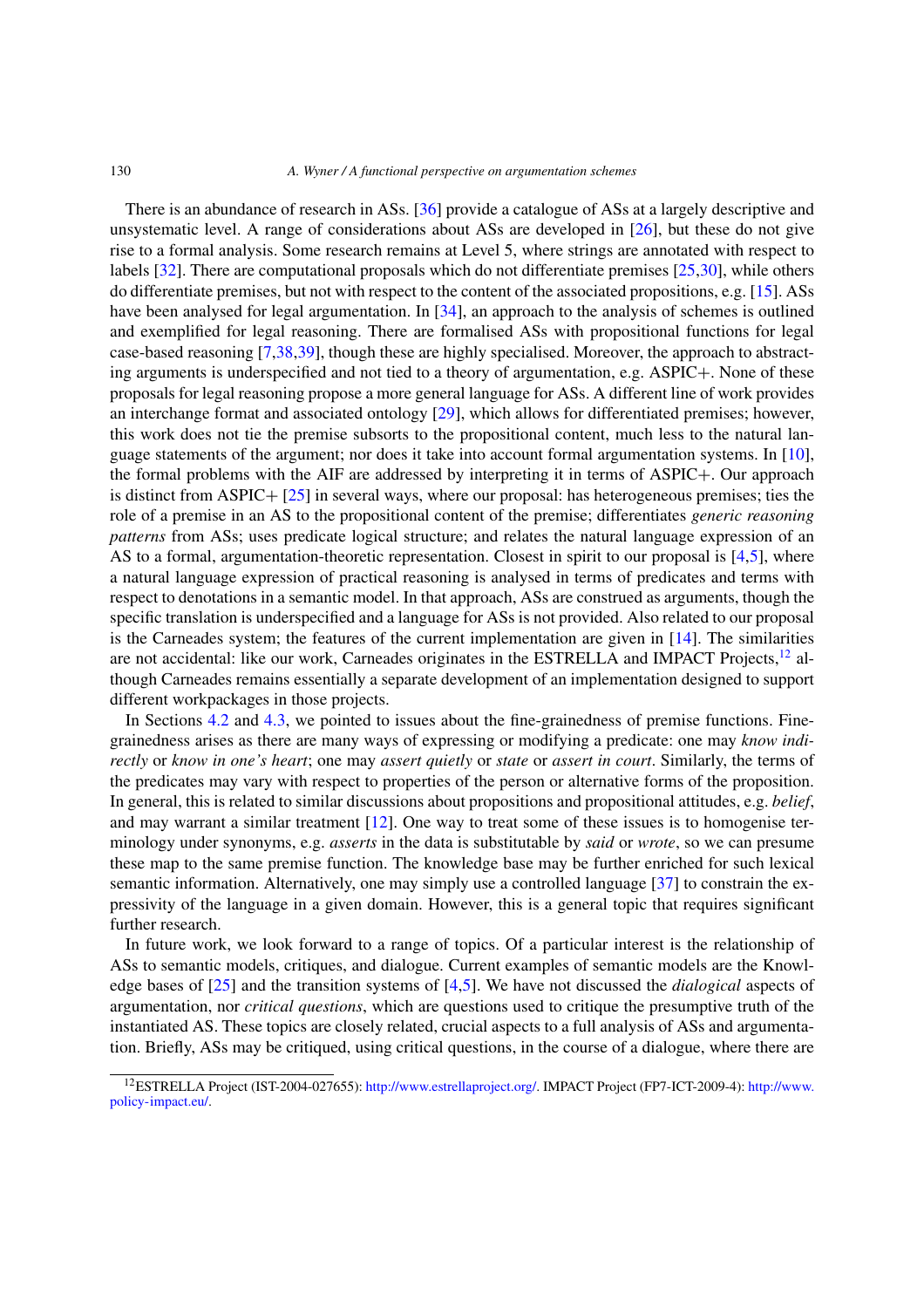alternative instantiations of propositions of the AS relative to the semantic model; the questions *encode* these alternatives. Models are also used to *generate* instantiated ASs, some of which may be in attack relations (cf. on these topics [\[4](#page-18-3)[,5](#page-18-1)]). In analysing a range of ASs, of special interest is the differentiation of semantic models with respect to the requirements of the scheme; in other words, the different fragments of the language are given appropriate semantic models. In [\[25](#page-19-4)], three different knowledge bases are provided, but it differentiates only between facts, strict rules and defensible rules, rather than supporting the many sorts required by our analysis. We want to differentiate sorts of rules and justify them accordingly, so that, e.g. rules about causation, definition, observational generalisation, values, assertions, are each given a distinct sort of justification (and related attacks), and the meanings of the justifications (attacks) are grounded in an associated semantic model. With such analyses, we could look to implement ASs in a database for web-based applications [\[40\]](#page-20-4) and Functional or Logic Programs that instantiate the ASs, as well as to generate arguments, calculate attacks, and determine extensions.

One final research direction is to investigate the relationships between our formalisation of argumentation schemes with ongoing work in argumentation mining [\[17\]](#page-19-28), where arguments in unstructured natural language corpora are extracted and mapped to abstract arguments for reasoning in Dungian AFs. Current techniques apply machine learning to identify topics, classify statements, and relate contrastive statements. Yet, given the complexity of natural language, current mining approaches do not appear to account for synonymy, contradiction, or entailment, as these require rich domain and linguistic information along with fine-grained syntactic and semantic analysis into a formal language. While our approach to argumentation schemes also cannot yet be used for argumentation mining, it does provide a theoretical "target" for such mined arguments, e.g. the normalised expressions and their relationships. In this sense, our work is the theoretical framework for mining argumentation schemes.

#### **Acknowledgements**

This work is based on research done at University of Liverpool on the FP7-ICT-2009-4 Programme, IMPACT Project, Grant Agreement Number 247228. The Principal Investigator at Liverpool was Katie Atkinson. I particularly thank Professor Trevor Bench-Capon for many discussions and contributions on this topic. The paper is a substantive revision of a paper presented at the Ninth International Workshop on Argumentation in Multi-Agent Systems (ArgMAS 2012).

#### **References**

- <span id="page-18-5"></span>[1] L. Amgoud and C. Cayrol, On the acceptability of arguments in preference-based argumentation, in: *Proceedings of the 14th Annual Conference on Uncertainty in Artificial Intelligence (UAI-98)*, Morgan Kaufmann, San Francisco, CA, 1998, pp. 1–7.
- <span id="page-18-0"></span>[2] L. Amgoud, C. Devred and M. Lagasquie-Schiex, A constrained argumentation system for practical reasoning, in: *Argumentation in Multi-Agent Systems, Fifth International Workshop, ArgMAS 2008*, Revised Selected and Invited Papers, Vol. 12, Estoril, Portugal, 2008, pp. 37–56.
- <span id="page-18-4"></span>[3] N. Asher, *Reference to Abstract Objects in Discourse*, Kluwer Academic Publishers, 1993.
- <span id="page-18-3"></span>[4] K. Atkinson, T. Bench-Capon, D. Cartwright and A. Wyner, Semantic models for policy deliberation, in: *Proceedings of the Thirteenth International Conference on Artificial Intelligence and Law (ICAIL 2011)*, Pittsburgh, PA, USA, 2011, pp. 81–90.
- <span id="page-18-1"></span>[5] K. Atkinson and T.J.M. Bench-Capon, Practical reasoning as presumptive argumentation using action based alternating transition systems, *Artificial Intelligence* **171**(10–15) (2007), 855–874. doi[:10.1016/j.artint.2007.04.009.](http://dx.doi.org/10.1016/j.artint.2007.04.009)
- <span id="page-18-2"></span>[6] T. Bench-Capon and K. Atkinson, Argumentation schemes: From informal logic to computational models, in: *Dialogue and Argumentation: An Examination of Douglas Walton´s Theories of Reasoning and Argument*, C. Reed and C. Tindale, eds, Academic Press, London, 2010, pp. 103–114.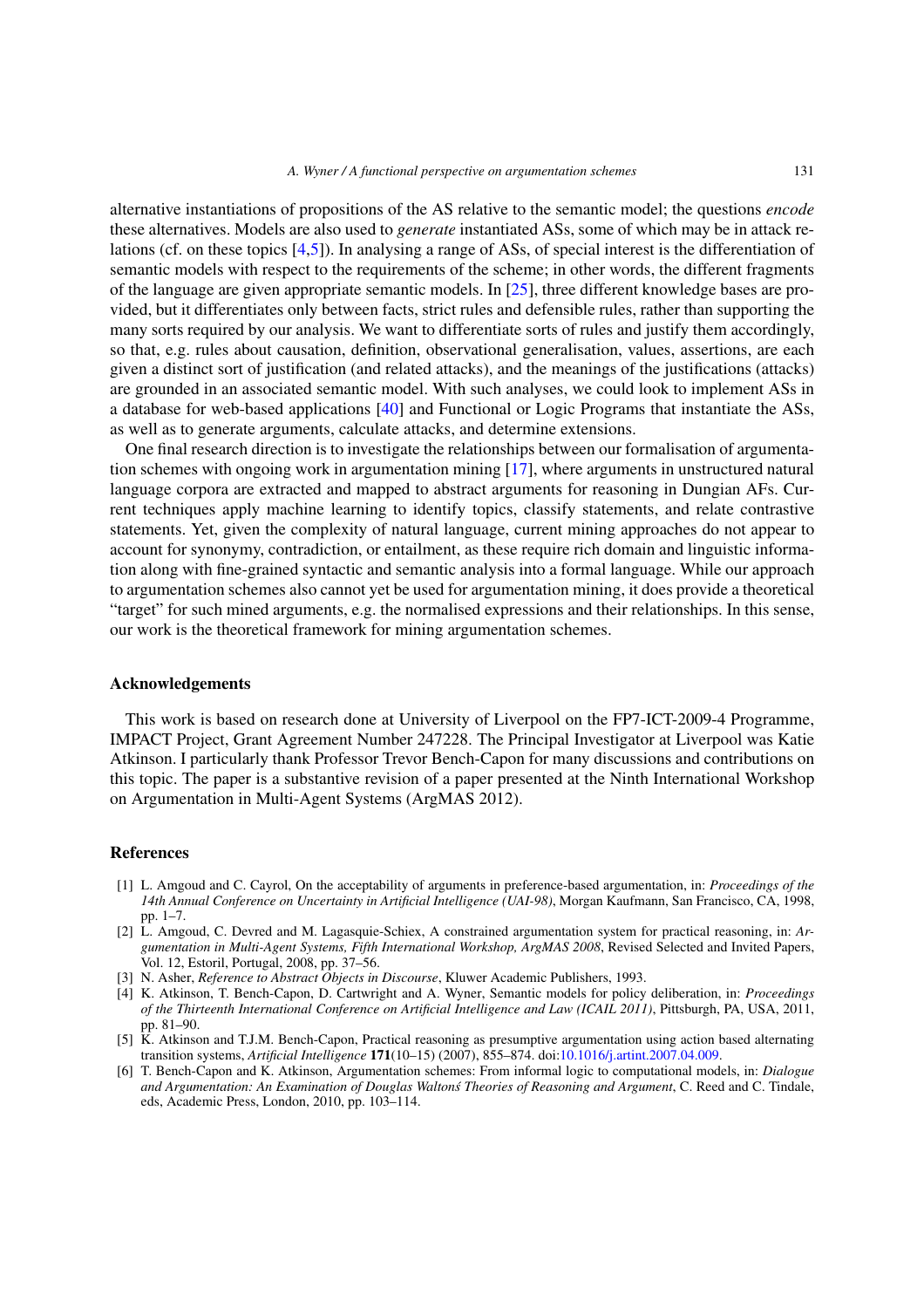- <span id="page-19-23"></span>[7] T. Bench-Capon and H. Prakken, Using argument schemes for hypothetical reasoning in law, *Artificial Intelligence and Law* **18**(2) (2010), 153–174. doi[:10.1007/s10506-010-9094-8.](http://dx.doi.org/10.1007/s10506-010-9094-8)
- <span id="page-19-19"></span>[8] T.J.M. Bench-Capon, Persuasion in practical argument using value-based argumentation frameworks, *Journal of Logic and Computation* **13**(3) (2003), 429–448. doi[:10.1093/logcom/13.3.429.](http://dx.doi.org/10.1093/logcom/13.3.429)
- <span id="page-19-2"></span>[9] P. Besnard and A. Hunter, *Elements of Argumentation*, MIT Press, 2008.
- <span id="page-19-25"></span>[10] F. Bex, H. Prakken and C. Reed, A formal analysis of the AIF in terms of the ASPIC framework, in: *Proceedings of the 2010 Conference on Computational Models of Argument: Proceedings of COMMA 2010*, IOS Press, Amsterdam, The Netherlands, 2010, pp. 99–110.
- <span id="page-19-18"></span>[11] G. Chierchia and S. McConnell-Ginet, *Meaning and Grammar: An Introduction to Semantics*, MIT Press, 2000.
- <span id="page-19-27"></span>[12] M.J. Cresswell, *Structured Meanings: The Semantics of Propositional Attitudes*, Bradford Books. MIT Press, 1985.
- <span id="page-19-17"></span>[13] L.T.F. Gamut, *Logic, Language, and Meaning: Intensional Logic and Logical Grammar*, University of Chicago Press, 1991.
- <span id="page-19-26"></span>[14] T. Gordon, The Carneades web service, in: *Proceedings of the Fourth International Conference on Computational Models of Argument (COMMA 2012)*, B. Verheij, S. Szeider and S. Woltran, eds, IOS Press, Amsterdam, 2012, pp. 517–518.
- <span id="page-19-10"></span>[15] T. Gordon, H. Prakken and D. Walton, The Carneades model of argument and burden of proof, *Artificial Intelligence* **171** (2007), 875–896. doi[:10.1016/j.artint.2007.04.010.](http://dx.doi.org/10.1016/j.artint.2007.04.010)
- <span id="page-19-12"></span>[16] N. Lavrač, I. Bratko, I. Mozetič, B. Čerček, A. Grad and M. Horvat, KARDIO-E: An expert system for electrocardiographic diagnosis of cardiac arrhythmias, *Expert Systems* **2**(1) (1985), 46–55. doi[:10.1111/j.1468-0394.1985.tb00449.x.](http://dx.doi.org/10.1111/j.1468-0394.1985.tb00449.x)
- <span id="page-19-28"></span>[17] M. Lippi and P. Torroni, Argumentation mining: State of the art and emerging trends, *ACM Transactions on Internet Technology* **16**(2) (2016), 10:1–10:25. doi[:10.1145/2850417.](http://dx.doi.org/10.1145/2850417)
- <span id="page-19-20"></span>[18] R.P. Loui and J. Norman, Rationales and argument moves, *Artificial Intelligence and Law* **3**(3) (1995), 159–189. doi[:10.1007/BF00872529.](http://dx.doi.org/10.1007/BF00872529)
- <span id="page-19-15"></span>[19] J. McCarthy, Circumscription – A form of non-monotonic reasoning, *Artificial Intelligence* **13** (1980), 27–39. doi[:10.1016/0004-3702\(80\)90011-9.](http://dx.doi.org/10.1016/0004-3702(80)90011-9)
- <span id="page-19-16"></span>[20] J. McCarthy, Applications of circumscription to formalizing common sense knowledge, *Artificial Intelligence Journal* **28** (1986), 89–116. doi[:10.1016/0004-3702\(86\)90032-9.](http://dx.doi.org/10.1016/0004-3702(86)90032-9)
- <span id="page-19-14"></span>[21] R. Montague, The proper treatment of quantification in ordinary English, in: *Formal Philosophy: Selected Papers of Richard Montague*, R. Thomason, ed., Yale University Press, 1974, pp. 247–270.
- <span id="page-19-6"></span>[22] C. Perelman and L. Olbrechts-Tyteca, *The New Rhetoric: A Treatise on Argumentation*, University of Notre Dame, 1958. Translated into English by John Wilkinson and Purcell Weaver in 1969.
- <span id="page-19-5"></span>[23] P.M. Dung, On the acceptability of arguments and its fundamental role in nonmonotonic reasoning, logic programming and n-person games, *Artificial Intelligence* **77**(2) (1995), 321–358. doi[:10.1016/0004-3702\(94\)00041-X.](http://dx.doi.org/10.1016/0004-3702(94)00041-X)
- <span id="page-19-3"></span>[24] Phan, M. Dung, R. Kowalski and F. Toni, Assumption-based argumentation, in: *Argumentation in Artificial Intelligence*, Springer, 2009, pp. 199–218.
- <span id="page-19-4"></span>[25] H. Prakken, An abstract framework for argumentation with structured arguments, *Argument and Computation* **1**(2) (2010), 93–124. doi[:10.1080/19462160903564592.](http://dx.doi.org/10.1080/19462160903564592)
- <span id="page-19-21"></span>[26] H. Prakken, On the nature of argument schemes, in: *Dialectics, Dialogue and Argumentation. An Examination of Douglas Walton's Theories of Reasoning and Argument*, C. Reed and C. Tindale, eds, College Publications, London, 2010, pp. 167– 185.
- <span id="page-19-1"></span>[27] I. Rahwan and L. Amgoud, An argumentation based approach for practical reasoning, in: *AAMAS*, 2006, pp. 347–354. doi[:10.1145/1160633.1160696.](http://dx.doi.org/10.1145/1160633.1160696)
- <span id="page-19-9"></span>[28] I. Rahwan, B. Banihashemi, C. Reed, D. Walton and S. Abdallah, Representing and classifying arguments on the semantic web, *Knowledge Engineering Review* **26**(4) (2011), 487–511. doi[:10.1017/S0269888911000191.](http://dx.doi.org/10.1017/S0269888911000191)
- <span id="page-19-24"></span>[29] I. Rahwan and C. Reed, The argument interchange format, in: *Argumentation in Artificial Intelligence*, G. Simari and I. Rahwan, eds, Springer, US, 2009, pp. 383–402. doi[:10.1007/978-0-387-98197-0\\_19.](http://dx.doi.org/10.1007/978-0-387-98197-0_19)
- <span id="page-19-8"></span>[30] C. Reed and D. Walton, Towards a formal and implemented model of argumentation schemes in agent communication, *Autonomous Agents and Multi-Agent Systems* **11** (2005), 173–188. doi[:10.1007/s10458-005-1729-x.](http://dx.doi.org/10.1007/s10458-005-1729-x)
- <span id="page-19-13"></span>[31] R. Reiter, A theory of diagnosis from first principles, *Artificial Intelligence* **32**(1) (1987), 57–95. doi[:10.1016/0004-](http://dx.doi.org/10.1016/0004-3702(87)90062-2) [3702\(87\)90062-2.](http://dx.doi.org/10.1016/0004-3702(87)90062-2)
- <span id="page-19-11"></span>[32] G. Rowe and C. Reed, Argument diagramming: The Araucaria Project, in: *Knowledge Cartography: Software Tools and Mapping Techniques*, A. Okada, S.B. Shum and T. Sherborne, eds, Springer, 2008, pp. 163–181.
- <span id="page-19-0"></span>[33] Y. Tang and S. Parsons, Argumentation-based multi-agent dialogues for deliberation, in: *Argumentation in Multi-Agent Systems, Second International Workshop, ArgMAS 2005*, S. Parsons, N. Maudet, P. Moraitis and I. Rahwan, eds, Utrecht, The Netherlands, July 26, 2005, Lecture Notes in Computer Science, Vol. 4049, Springer, 2005, pp. 229–244. Revised Selected and Invited Papers.
- <span id="page-19-22"></span>[34] B. Verheij, Dialectical argumentation with argumentation schemes: An approach to legal logic, *Artificial Intelligence and Law* **11** (2003), 167–195. doi[:10.1023/B:ARTI.0000046008.49443.36.](http://dx.doi.org/10.1023/B:ARTI.0000046008.49443.36)
- <span id="page-19-7"></span>[35] D. Walton, *Argumentation Schemes for Presumptive Reasoning*, Erlbaum, Mahwah, N.J., 1996.